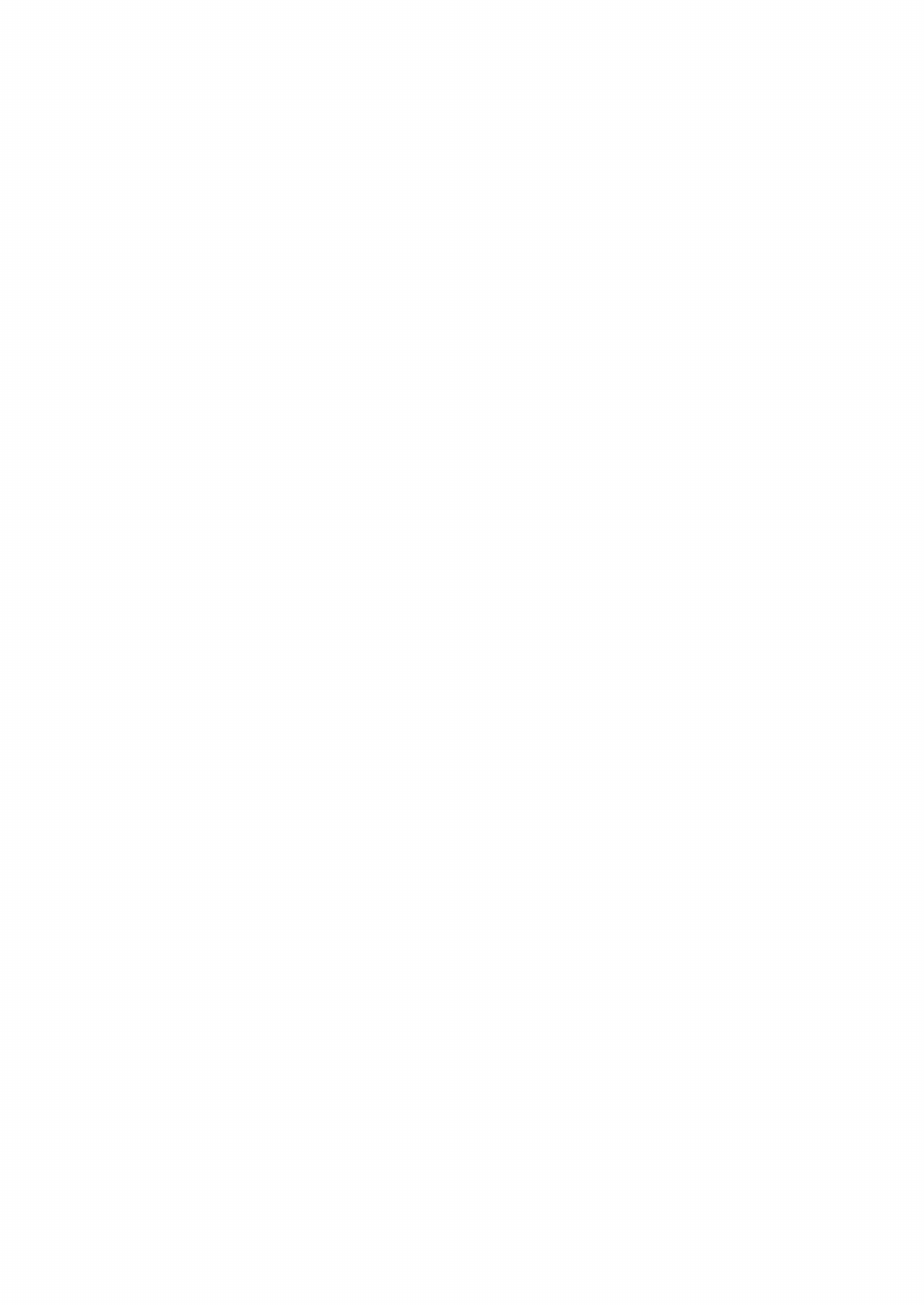# A PARAMETRIC STUDY OF A LINEAR CONSTANT-MACH-NUMBER MHD GENERATOR WITH NUCLEAR **IONIZATION**

J. Braun

#### Abstract

The influence of electrical and gas dynamical parameters on the length of a linear constant-Mach-number MHD duct has been investigated. The gas has been assumed to be ionized by neutron irradiation in the expansion nozzle preceding the MHD duct. Inside the duct the electron recombination is assumed to be governed by volume recombination. It is found that there exists a distinct domain from which the parameters must be chosen, pressure and Mach number being the most critical ones. If power densities in the order of magnitude 100 MW/ $m^3$  are desired, high magnetic fields and Mach numbers in the supersonic range are needed. The influence of the variation of critical parameters on the channel length is given as a product of simple functions, each containing one parameter.

Printed and distributed in March 1965.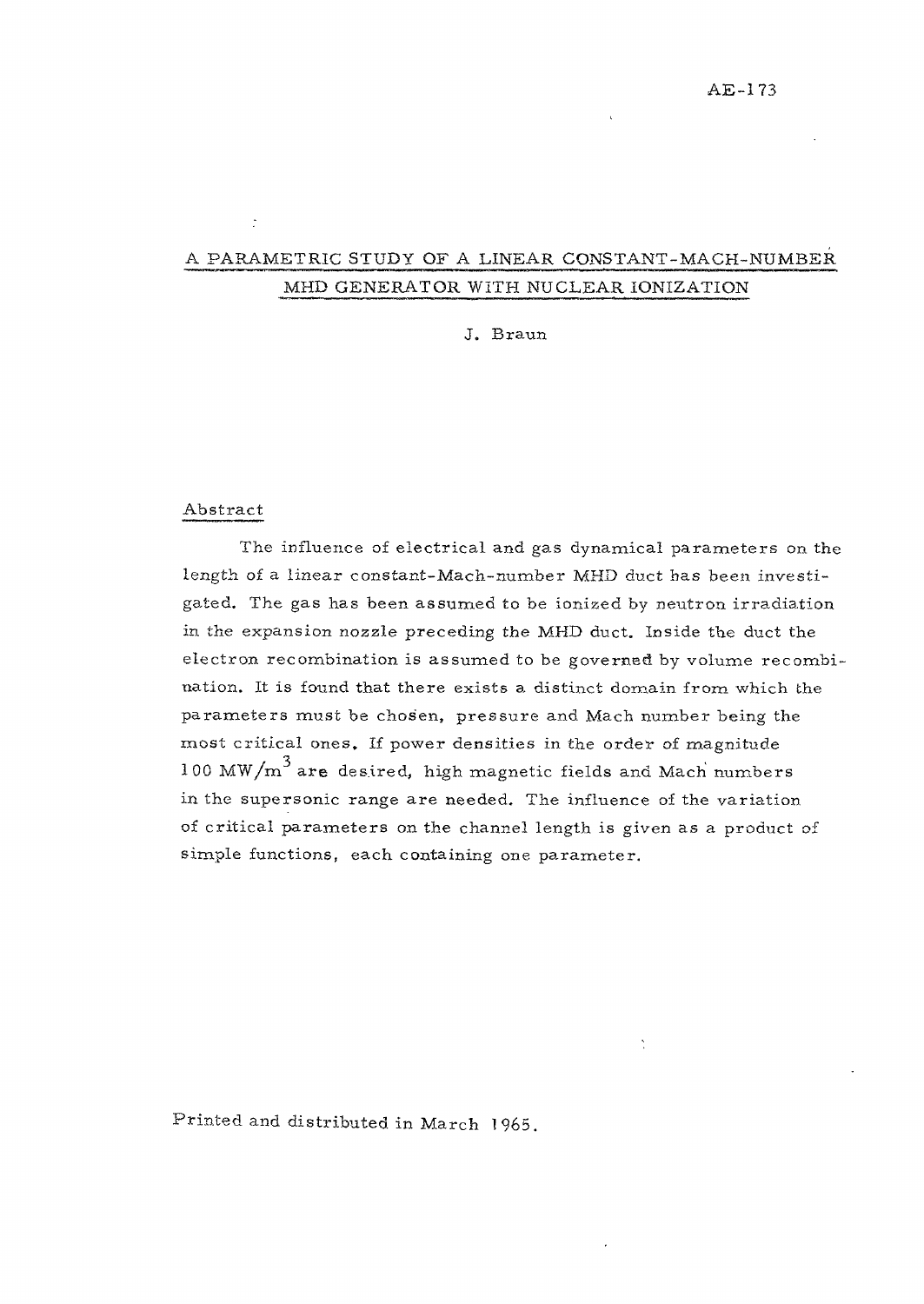# LIST OF CONTENTS

 $\ddot{\phantom{a}}$ 

 $\overline{a}$ 

|    |                                                | Page |
|----|------------------------------------------------|------|
| 1. | Basic assumptions and derivation of equations. | ŀ    |
| 2. | Variation of parameters                        | 9    |
| 3. | Conclusions and summary                        | 13   |
| 4. | Acknowledgement                                | 14   |
|    | References                                     | 15   |
|    | Nomenclature                                   | 16   |
|    | General subscripts                             | 16   |
|    | Superscript                                    | 16   |
|    | Symbols                                        | 16   |
|    | Constants                                      | 17   |
|    | Reference values used in test examples         | 17   |

Figures

 $\ddot{\phantom{a}}$ 

 $\ddot{\phantom{a}}$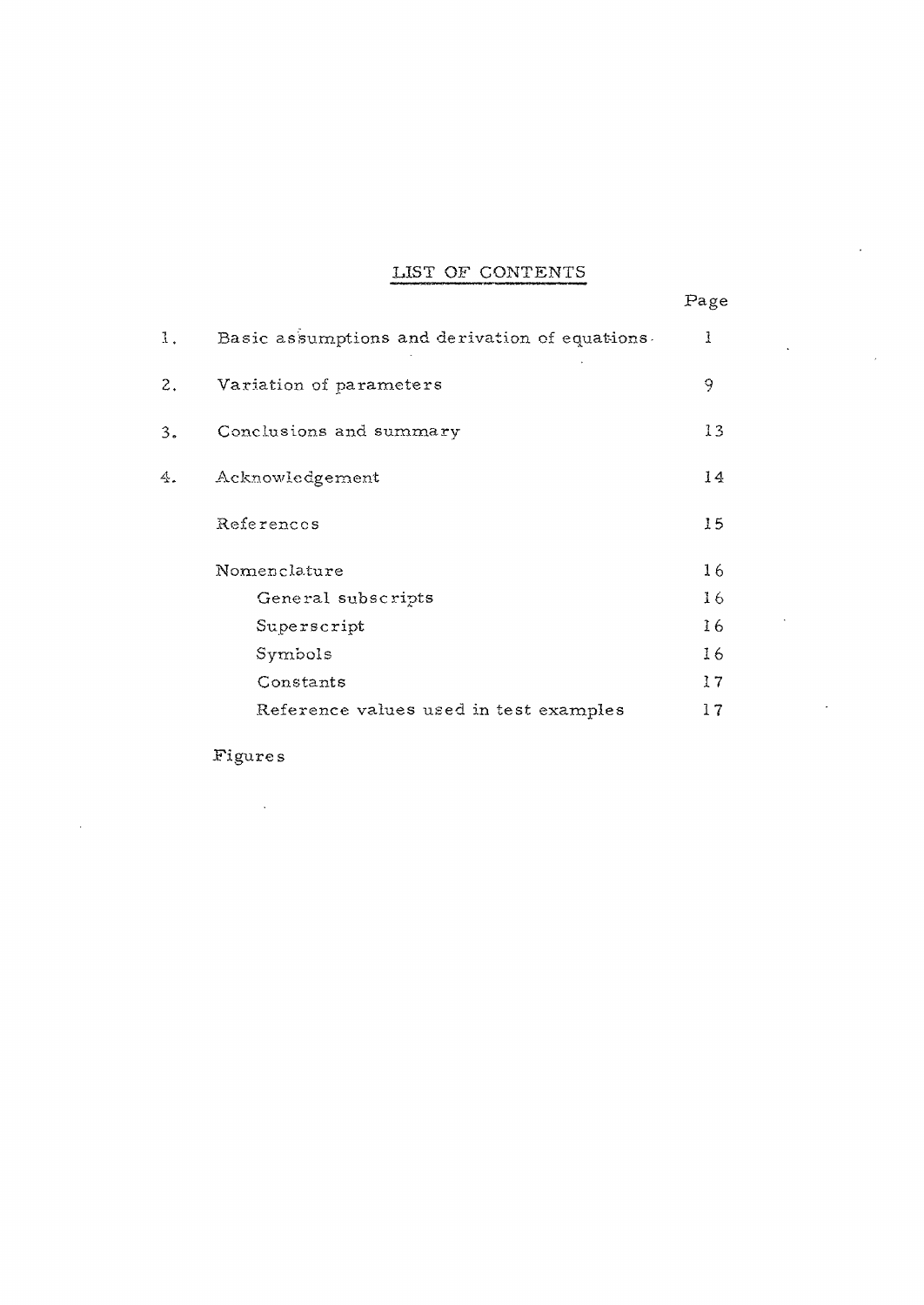#### 1. Basic assumptions and derivation of equations

In an earlier paper [1] the concept of nuclear ionization was introduced and some indications of the channel performance were given. In the present work the influence of the parameters involved in this special type of ionization will be more completely presented for the case of He<sup>4</sup> seeded with He<sup>3</sup>, assuming a linear constant-Mach-number generator working between an ideal nozzle and an ideal diffuser. The configuration studied is outlined in Fig. la. The gas heated in the nuclear reactor is simultaneously expanded and irradiated in a nozzle 0-1. Electricity is extracted in the adjacent MHD-generator  $l-2$ . followed by a diffuser in which the kinetic energy of the gas is transformed back into thermal energy.

In ref.  $\lceil 1 \rceil$  it was shown that we can assume the electron loss to be dominated by a three body recombination process be dominated by a three body recombination process

$$
He^+ + e + e \longrightarrow He^* + e
$$

characterized by the coefficient  $a_{\rho}$  depending on the electron temperature T as e

$$
a_e = 1.1 \cdot 10^{-8} T_e^{-9/2} m^6 s^{-1}
$$
 (1)

At the reactor exit the gas temperature is equal to the electron temperature and

$$
\alpha_{\circ} \approx 1.1 \cdot 10^{-8} T_{\circ}^{-9/2}
$$

For an arbitrary temperature T eq.  $(1)$  can be transformed into

$$
\alpha_e \approx \alpha_o \left(\frac{T_o}{T}\right)^{9/2} \cdot \left(\frac{T}{T_e}\right)^{9/2} \tag{1a}
$$

Equation (la) shows that the local recombination factor can be expressed as the product of three factors

- i a recombination coefficient given at a certain reference temperature
- ii the ratio between local gas temperature and reference temperature,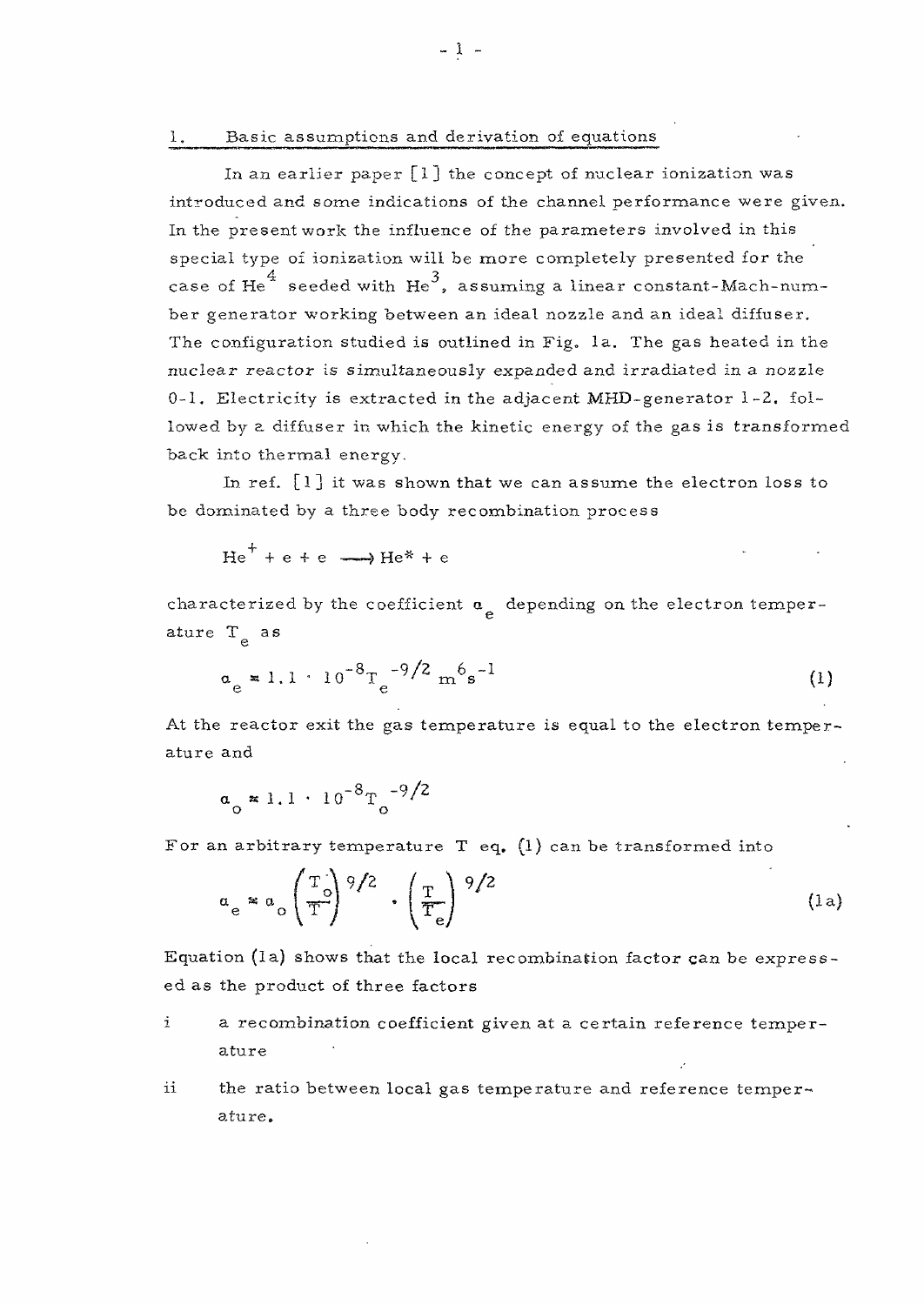iii the ratio between local gas temperature and local electron temperature.

The plasma is assumed to consist of one type of single ionized atoms with the ions closely coupled to the neutral gas. Under steady state conditions the equations of conservation for this mixture give in the absence of electron sources

$$
\nabla \cdot (n_{\mathbf{n}} \mathbf{v}) = a_{\mathbf{e}} n_{\mathbf{i}} n_{\mathbf{e}}^2 \tag{2}
$$

$$
\nabla \cdot (\mathbf{n}_i \mathbf{v}) \ast -\mathbf{a}_e \mathbf{n}_i \mathbf{n}_e^2
$$
 (3)

$$
\nabla \cdot \left[ n_e \left( \frac{v + v_e}{i} \right) \right] = -\alpha_e n_i n_e^2 \tag{4}
$$

where  $v_{\rm e}$  is the drift velocity of the electrons.

By subtracting eq. (3) from eq. (4) and observing the quasi- -neutrality of the plasma we obtain the Maxwell equation

$$
\nabla \cdot \left( n_{\text{e}} \right) = 0 \tag{5}
$$

and subsequently from eqs. (4) and (la)

$$
\nabla \cdot \left( n_e \underline{v} \right) = -a_o \left( \frac{T_o}{T} \right)^{9/2} \cdot \left( \frac{T}{T_e} \right)^{9/2} n_e^{-3}
$$
 (6)

Equation (6) gives the electron density as a function of the gas velocity v and the local gas temperature T if the elevation of the electron temperature  $T_{\alpha}$  above T is known. The calculation of  $T_{\alpha}/T$  is given in ref.  $[2]$  where a Maxwellian electron distribution has been assumed. As elastic scattering is the dominating mechanism of energy exchange between electrons and heavy particles, the connection between electron and gas temperature can be deduced from the energy balance

$$
\underline{\mathbf{j}} \cdot \underline{\mathbf{E}}^{\mathsf{T}} \approx \frac{2m_e}{m_n} n_e \frac{1}{\tau_{el}} \frac{3}{2} k_B (T_e - T_n)
$$
 (7)

where  $E^2$  is the electrical field strength in the moving coordinate system of the electrons. In eq. (7) the electrical power density absorbed by the gas due to chmic heating is put equal to the average sorbed by the gas due to ohmic heating is put equal to the average energy lost in elastic collisions per unit time.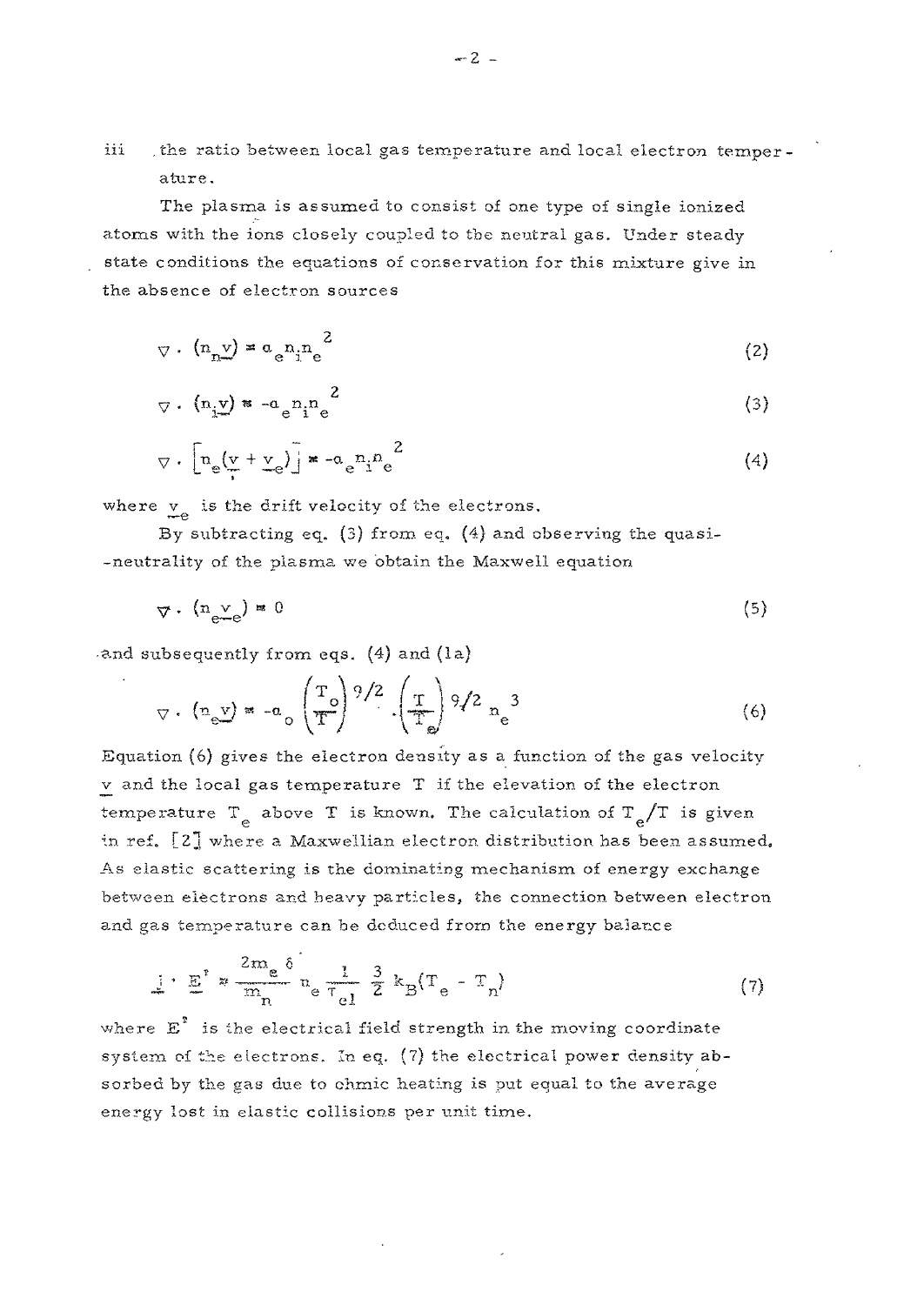This introduces the collision frequency  $\tau_{el}^{-1}$ , To account for inelastic processes, a correction factor  $\delta$  is introduced which is close to unity for monoatomic gases but which may be one or more orders of magnitude larger for polyatomic molecules. This limits the use of phenomena associated with elevated electron temperature to noble gases, eventually containing a minor amount of other ingredients.

The number density of heavy particles is

$$
n = n_{n} + n_{i} \tag{8}
$$

Adding eq.  $(2)$  and  $(3)$  we obtain.

$$
\nabla \cdot (\mathbf{n} \mathbf{v}) \cdot (\mathbf{n} \mathbf{v}) \tag{9}
$$

It is convenient to introduce the degree of ionization

$$
\beta = \frac{n_e}{n} \tag{10}
$$

Inserting  $(10)$  and  $(6)$  and using  $(9)$  we get

$$
\underline{\mathbf{v}} \cdot \nabla \beta = -a_o \left( \frac{\mathbf{T}_o}{\mathbf{T}} \right)^{9/2} \cdot \left( \frac{\mathbf{T}}{\mathbf{T}_e} \right)^{9/2} \beta^3 n^2 \tag{11}
$$

At this stage the MHD-channel must be speicfied. We choose the one-dimensional treatment of a split-electrode constant-Mach-number MHD-generator for reasons discussed in  $\left[1\right]$  and  $\left[3\right]$ . Additionally, a constant-Mach-number generator facilitates a parametric survey as the crossing of the critical line in the flow phase diagram  $[4]$  is avoided.

In solving the flow equations it is convenient to introduce as a variable the total electrical output Q normalised to the stagnation enthalpy times the mass flow at the channel entrance  $[3]$ 

$$
\eta = \frac{Q}{c_p T_{\mathbf{S1}} \rho_1 v_1 A_1} \approx \frac{Q}{c_p T_{\mathbf{S0}} \rho_0 v_0 A_0} \tag{13}
$$

For the case of the two constraints  $k \neq const.$ , M  $\neq$  const the flow equations are now proved to be  $[3]$ 

$$
\left(\frac{n}{n_1}\right) \approx \left(1 - \eta\right)^{K-1} \tag{13a}
$$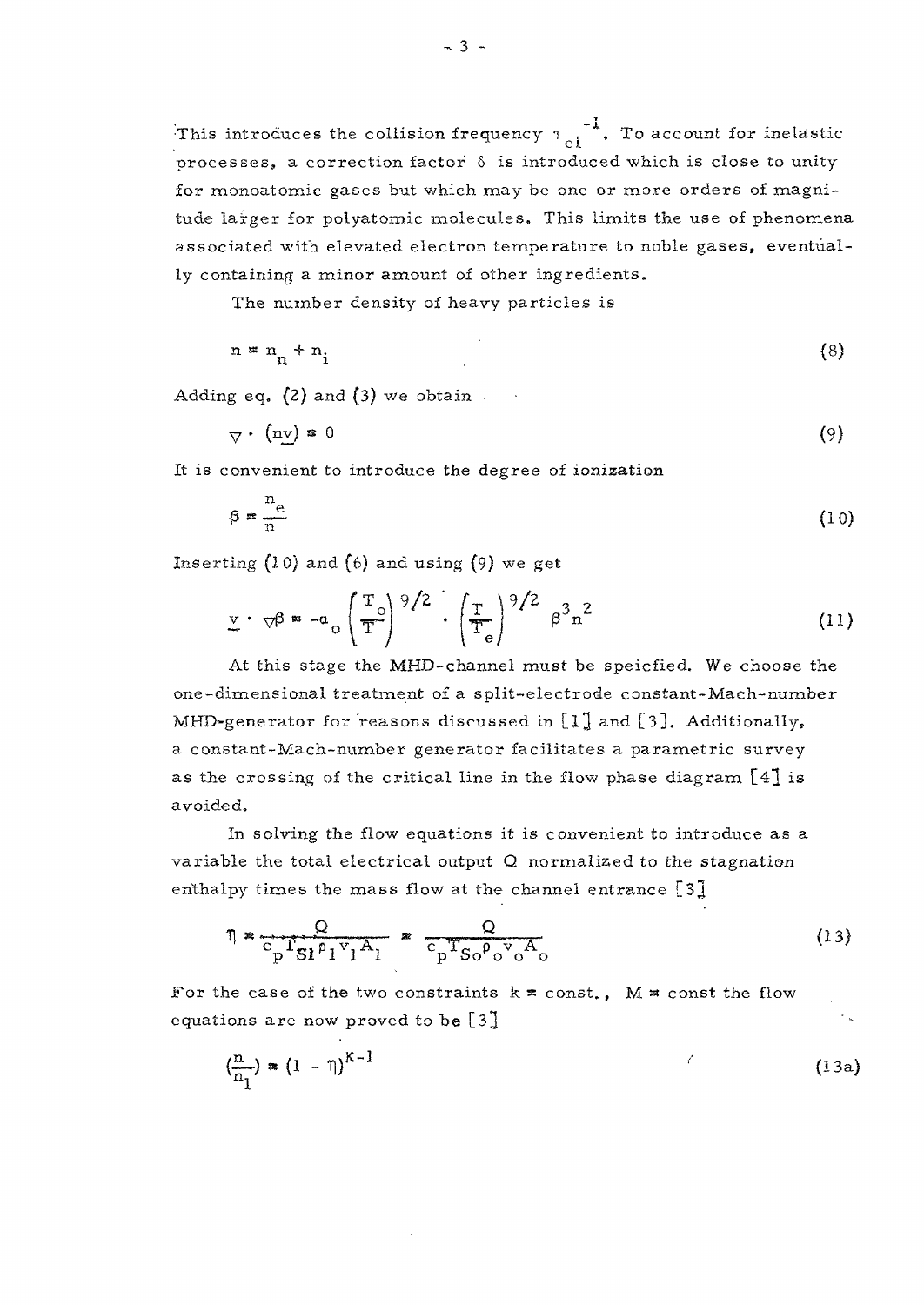$$
\frac{T}{T_1} = 1 - \eta \tag{13b}
$$

$$
\left(\frac{A}{A_1}\right) \cdot \left(1 - \pi\right)^{-\left(\kappa - 1/2\right)} \tag{13c}
$$

$$
\frac{v}{v_1} = (1 - \eta)^{1/2}
$$
 (13d)

$$
\frac{\mathbf{p}}{\mathbf{p}_1} \approx (1 - \eta)^K \tag{13e}
$$

where

$$
K = \left\{1 + \frac{1}{2}(1 - k)(\gamma - 1)M^2\right\} \frac{\gamma}{(\gamma - 1)k}
$$
 (13f)

We now want to calculate the length of duct required to extract the normalized electrical power  $\eta$ . The connection between the length  $x$  and  $\eta$  can now be deduced from the equation of conservation of energy

$$
v\rho \frac{d}{dx}(c_p T + \frac{v^2}{2}) \approx -\sigma v^2 B^2 k(1 - k)
$$
 (14)

where the decrease in total enthalpy flow per unit length has been put equal to the amount of extracted electrical power per unit volume. In eq. (14) the scalar conductivity *o* appears, Hall current being suppressed by segmentation of the electrodes. As in ref.  $[1]$  the connection between  $\sigma$  and  $\beta$  is given by an expression derived from classical Langevin theory

$$
\sigma = \text{const} \frac{e^2 \beta}{q(2m_e k_B T_e)^{1/2}}
$$
 (15)

where the constant is of the order of unity. In the case of helium, the elastic momentum transfer cross section q is approximately constant and

$$
\sigma = H \cdot \frac{\beta}{\sqrt{T}} \cdot \sqrt{\frac{T}{T_e}}
$$
 (16)

 $H \approx 9.0 \cdot 10^7$  mho  $\frac{8 \text{ K}^1}{2 \text{ m}^2}$ H and  $\tau_{el}$  introduced in eq. (7) are interlinked by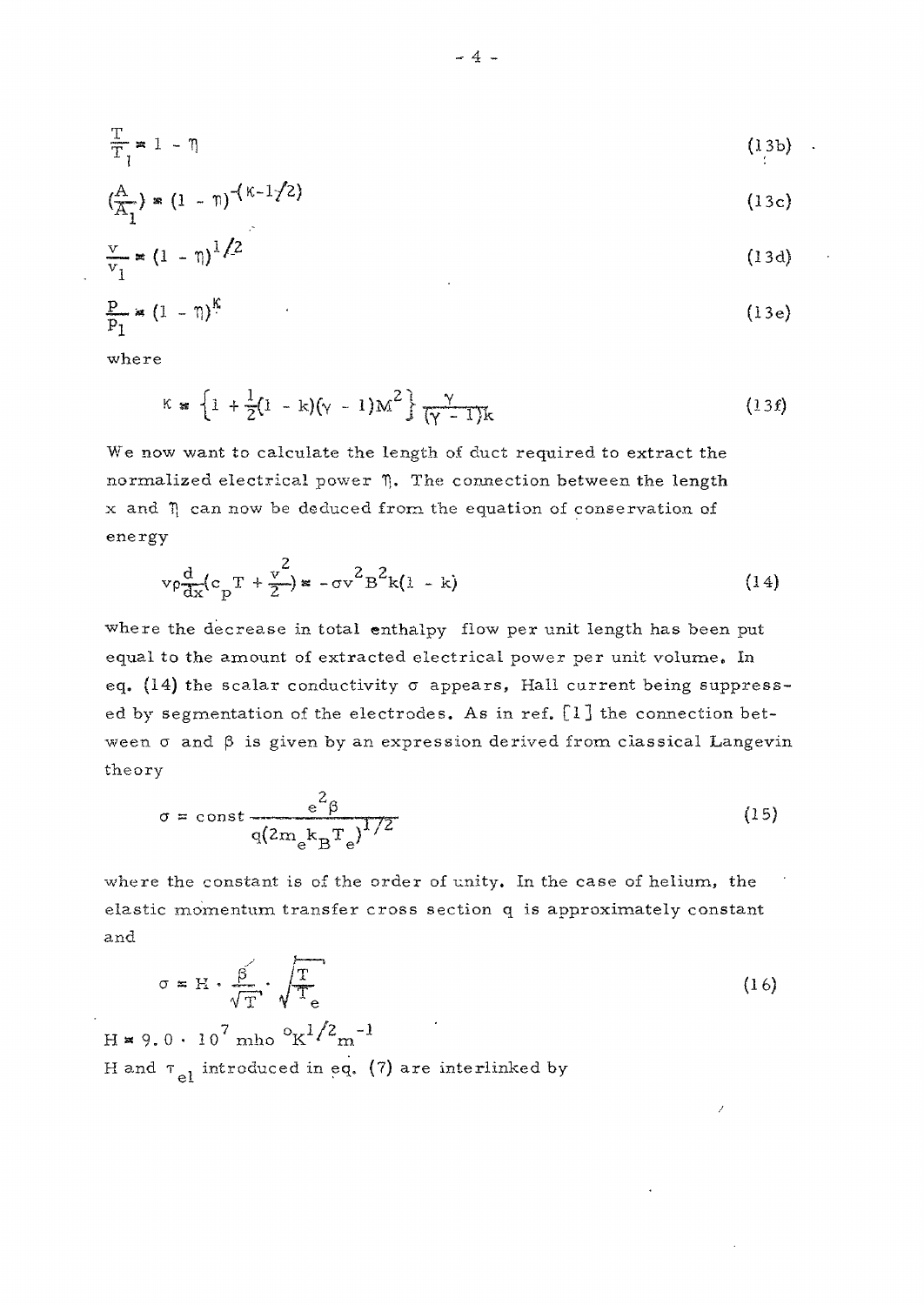$$
\frac{1}{\tau_{\text{el}}} = \frac{\text{e}^2}{\text{m}_{\text{e}}H} \cdot \sqrt{T_{\text{e}}}
$$
 (16a)

Eq. (15) or (16) give the correct conductivity dependence on  $\beta$ and  $T_e$  for

$$
\frac{E}{n} < 10^{-23} \text{Vm}^2
$$

and a slight variation of the constant factor H can take care of the E dependence for

$$
10^{-23} < \frac{E}{n} < 5 \cdot 10^{-21} \, \text{Vm}^2 \tag{17}
$$

This covers the range of variables important for the present purpose.

Using'eqs.  $(16)$  and  $(13)$ , eq.  $(14)$  can be transformed into

$$
\frac{\beta_1}{\beta} (1 - \eta)^{k-1} \left( \frac{T_e/T}{T_{el}/T_1} \right)^{1/2} d\eta = k(1 - k) \frac{dx}{x_1}
$$
 (18)

where  $x_1$ , a characteristic interaction length, is defined by

$$
x_1 = \frac{c_p T_{SI} \rho_1 v_1}{\sigma_1 v_1^2 B^2}
$$
 (19)

Using the same equations and taking  $\frac{dx}{d\theta}$  from eq. (18), eq. (11) is transformed into

$$
\frac{d\beta}{d\eta} = -\frac{\alpha_1 n_1^2}{v_1} \cdot \frac{x_1 \beta_1}{k(1-k)} \left(\frac{T_{\text{el}}}{T_1}\right)^{-1/2} \beta^2 (1-\eta)^{3K-8} \left(\frac{T}{T_{\text{e}}}\right)^4 \tag{20}
$$

In order to obtain an expression for  $T_e/T$  we use the expression for the ohmic heating of the gas in the segmented channel

$$
\underline{\mathbf{j}} \cdot \underline{\mathbf{E}}^{\mathbf{r}} = \sigma \mathbf{v}^2 \mathbf{B}^2 (\mathbf{k} - 1)^2
$$
 (21)

transforming (7) into a quadratic in  $T_e/T$ 

$$
G \frac{{v_1}^2 B^2}{p_1^2} (1 - \eta)^{1 - 2k} (k - 1)^2 = \frac{T_e}{T} \left( \frac{T_e}{T} - 1 \right)
$$
 (22)

where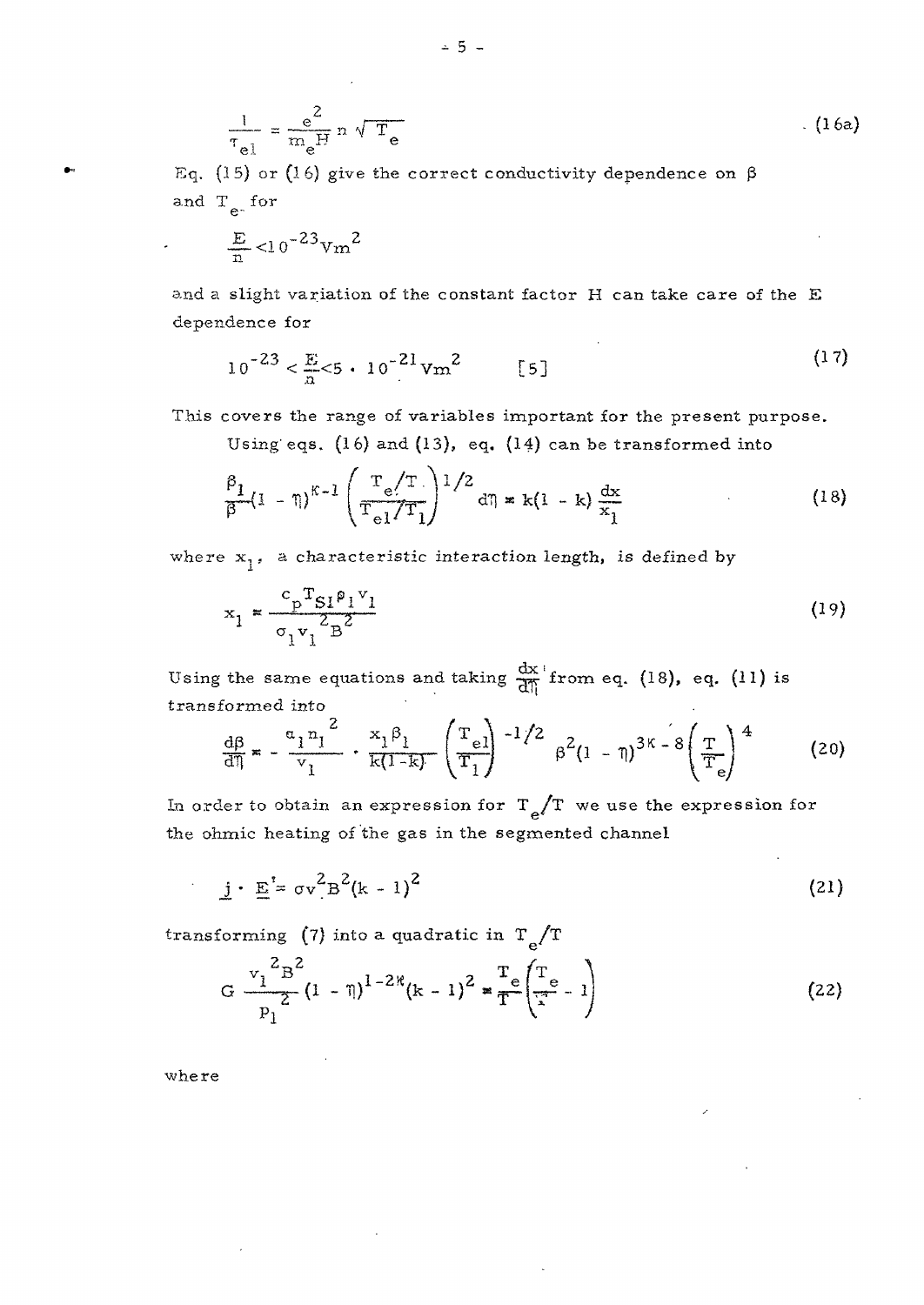$$
G = \left(\frac{k_a H}{e}\right)^2 \left(\frac{m_n}{3k_B \delta}\right)
$$
 (22a)

Inserting numerical values one finds

$$
G = 0.9 \cdot 10^{-6}
$$
 (22b)

The simultaneous solution of eqs. (18), (20), (22) solves our problem. We rewrite this set by collecting the terras containing the input conditions (reduced to the reactor exit values). In this connection it is convenient to normalize the ionization  $\beta$  to its input value by introducing a new variable

$$
b = \frac{\beta}{\beta_1} \left(\frac{T_{\text{el}}}{T_1}\right)^{1/2} \tag{22c}
$$

An asterisk will indicate that elevated electron temperature has been assumed at  $\eta * +0$ , i.e. that the heating of electrons reaches its equilibrium value immediately after electrons have entered the magnetic field at  $x = +0$ ,  $\eta = +0$ . As this assumption enlarges the characteristic length (eq.  $(26)$ )the estimate of the channel length will be conservative. One obtains

$$
\frac{dx}{d\eta} \approx \frac{x_1^*}{k(1-k)} b^{-1} (1-\eta)^{k-1} \left(\frac{T_e}{T}\right)^{1/2}
$$
 (23)

$$
\frac{db}{d\eta} = -h_1^* b^2 (1 - \eta)^{3K - 8} \left(\frac{T_e}{T}\right)^{-4}
$$
 (24)

$$
\frac{T_e}{T} = \frac{1}{2} \left\{ 1 + \left[ 1 + 4GF(1 - \eta)^{1 - 2K} \right]^{1/2} \right\}
$$
 (25)

with the complementary relations

$$
x_1^* = x_1 \cdot \left(\frac{T_{\text{el}}}{T_1}\right)^{1/2} \tag{26}
$$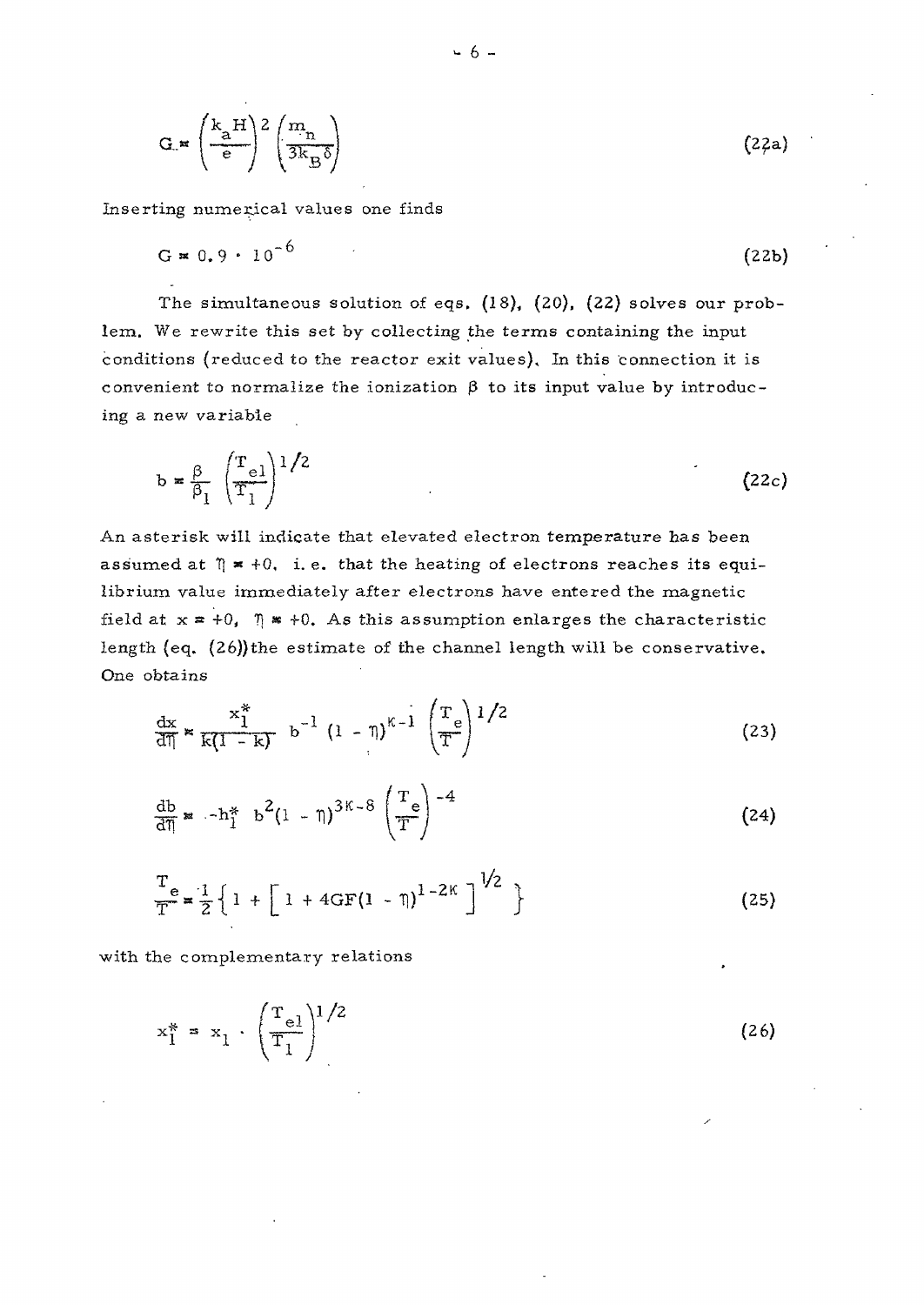$$
\frac{T_{\text{el}}}{T_1} \ast \left(\frac{T_{\text{e}}}{T}\right) \eta = +0
$$
 (27)

$$
\mathbf{h}_1^* = \mathbf{h}_1 \left( \frac{\mathbf{T}_1}{\mathbf{T}_{\text{el}}} \right)^{1/2} \tag{23}
$$

$$
h_1 \approx C_h \cdot P_{oB}^2 (S \cdot a_o^2)^{1/3} T_o^{-3/2} F_h(M) \frac{1}{k(1-k)}
$$
 (29)

$$
x_1 * C_x \cdot P_{oB}^2 T_o^{-1} \left(\frac{S}{\alpha_o}\right)^{-1/3} F_x(M)
$$
 (30)

$$
\mathbf{F} = \mathbf{C}_{\mathbf{F}} \cdot \mathbf{T}_{\mathbf{0}} \left( 1 - \mathbf{k} \right)^2 \cdot \mathbf{P}_{\mathbf{0} \mathbf{B}}^{-2} \mathbf{F}_{\mathbf{F}} \left( \mathbf{M} \right) \tag{31}
$$

The functions of M used above are the following

$$
F_h = M^{-2} \left( \frac{1 + 1/2(\gamma - 1)M^2}{1 + 1/2(\gamma - 1)M_0^2} \right)^{1/2}
$$
 (32)

$$
F_x \approx M^{-1} \left( \frac{1 + 1/2(\gamma - 1)M_0^2}{1 + 1/2(\gamma - 1)M^2} \right)^{3/2}
$$
 (33)

$$
F_F \approx M^2 \left( \frac{1 + 1/2(\gamma - 1)M^2}{1 + 1/2(\gamma - 1)M_0^2} \right)^4
$$
 (34)

As  $M_0 \ll M$  in practice,  $M_0$  will be neglected compared to M in the sequel. The constants  $C_x$ ,  $C_h$ ,  $C_F$  are determined by the properties of the gas and are given by the following relationships:

$$
C_{\rm x} \ast \frac{m_{\rm n}}{Hk_{\rm a}^2} \left(\frac{c_{\rm p}}{\gamma - 1}\right)^{1/2} \ast 3.51 \cdot 10^{23} \tag{35}
$$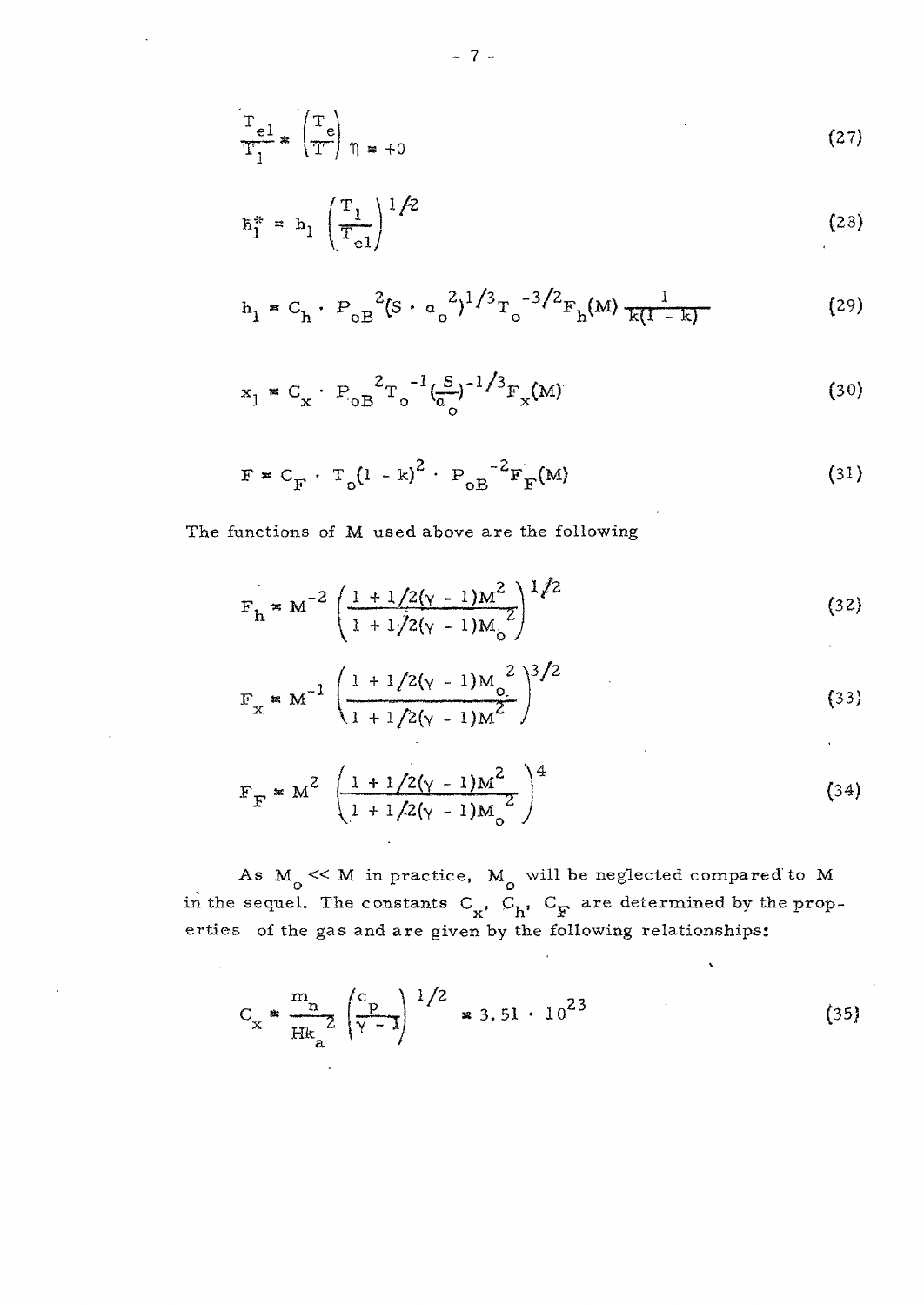$$
C_h = \frac{m_h}{(\gamma - 1)Hk_a^2} = 5.97 \cdot 10^{21}
$$
 (36)

$$
C_{\rm F} \approx c_p(\dot{v} - 1) \approx 3.46 \cdot 10^3 \tag{37}
$$

As the pressure always appears in the combination  $p/B$  we have for the sake of simplicity introduced a reduced pressure

$$
\rm p/B \ast \rm p_B
$$

In deriving the expressions (29), (30) the initial ionization at  $x = -0$ is needed. This has been discussed in  $[1]$ , where for the special case of ionization during an expansion in a nozzle in the presence of a constant neutron flux the approximate expression

$$
\beta_1 = \frac{1}{n_o} \left(\frac{S}{a_o}\right)^{1/3} \tag{38}
$$

has been found.

Any solution of the system  $(23)$  -  $(25)$  is characterized by a set of parameters

$$
\frac{x_1^*}{k(1-k)}, h_1^*, \kappa, GF
$$
 (39a)

related to

$$
P_{oB}' T_{o'} a_{o'} k, M, S, G
$$
 (39b)

by equations  $(26) - (37)$  and  $(13f)$ .

The constant G has been taken as a parameter as it contains  $\delta$ whose variation can simulate the influence on the electron temperature of processes other than the balance between electric field heating and losses due to elastic momentum transfer.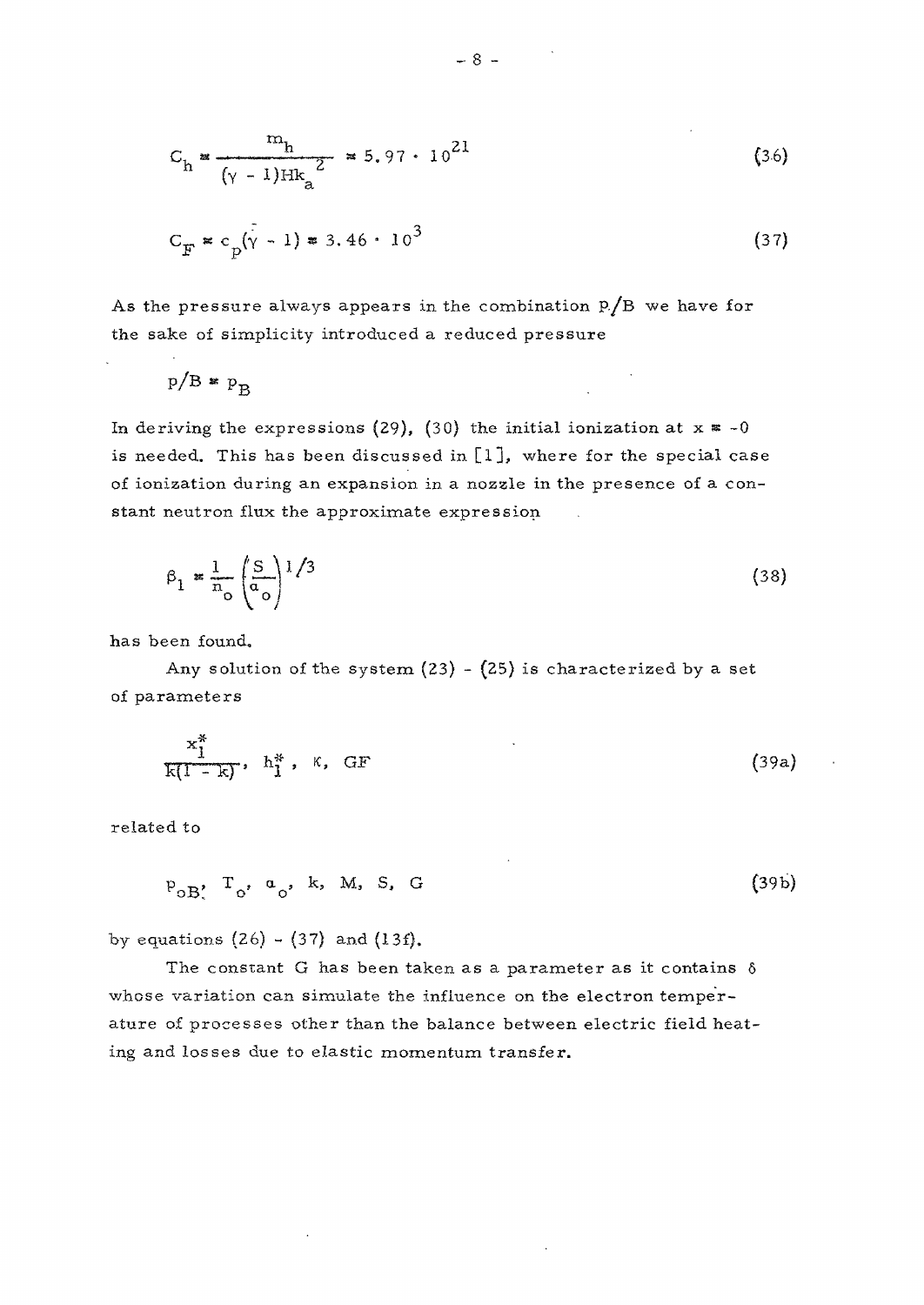#### 2. Variation of parameters

We want now to study how the variation of the "technical" parameters (39b) influences the solution of the channel equations and consider the channel length, being perhaps the most important quantity, as a function of  $\eta$ . This problem can be considerably simplified by limiting the range of parameters. *In* that aspect a concept of central importance is that the overall thermal effeciency of the whole MHD plant must be kept high. This results in a requirement for high isentropic efficiency of the MHD channel itself [6], The isentropic effeciency *T\.* is defined **IS** as the decrement in stagnation enthalpy of an actual channel due to the extraction of electrical power, divided by the corresponding decrement in enthalpy of an isentropic generator, both expansions starting from the same temperature and working between the same stagnation pressures (Fig. 1b). For constant  $c_n$  we obtain

$$
\eta_{is} = \frac{T_{1S} - T_{2S}}{T_{1S} - T_{2S}'} = \frac{1 - T_{2S}/T_{1S}}{1 - (P_{2S}/P_{1S})^{(\gamma - 1)/\gamma}}
$$
(40)

and for the constant-M channel

$$
\eta_{\text{is}} = \frac{\eta}{1 - (1 - \eta)^{K(Y - 1)/Y}}
$$
 (41)

which for  $\eta \ll 1$  can be approximated by

$$
\eta_{\text{is}} \sim \eta_{\text{p}} = \frac{1}{\kappa} \cdot \frac{\gamma}{\gamma - 1} \tag{42}
$$

or

$$
\eta_p = \frac{k}{1 + 1/2(1 - k)(\gamma - 1)M^2}
$$
 (43)

independent of T].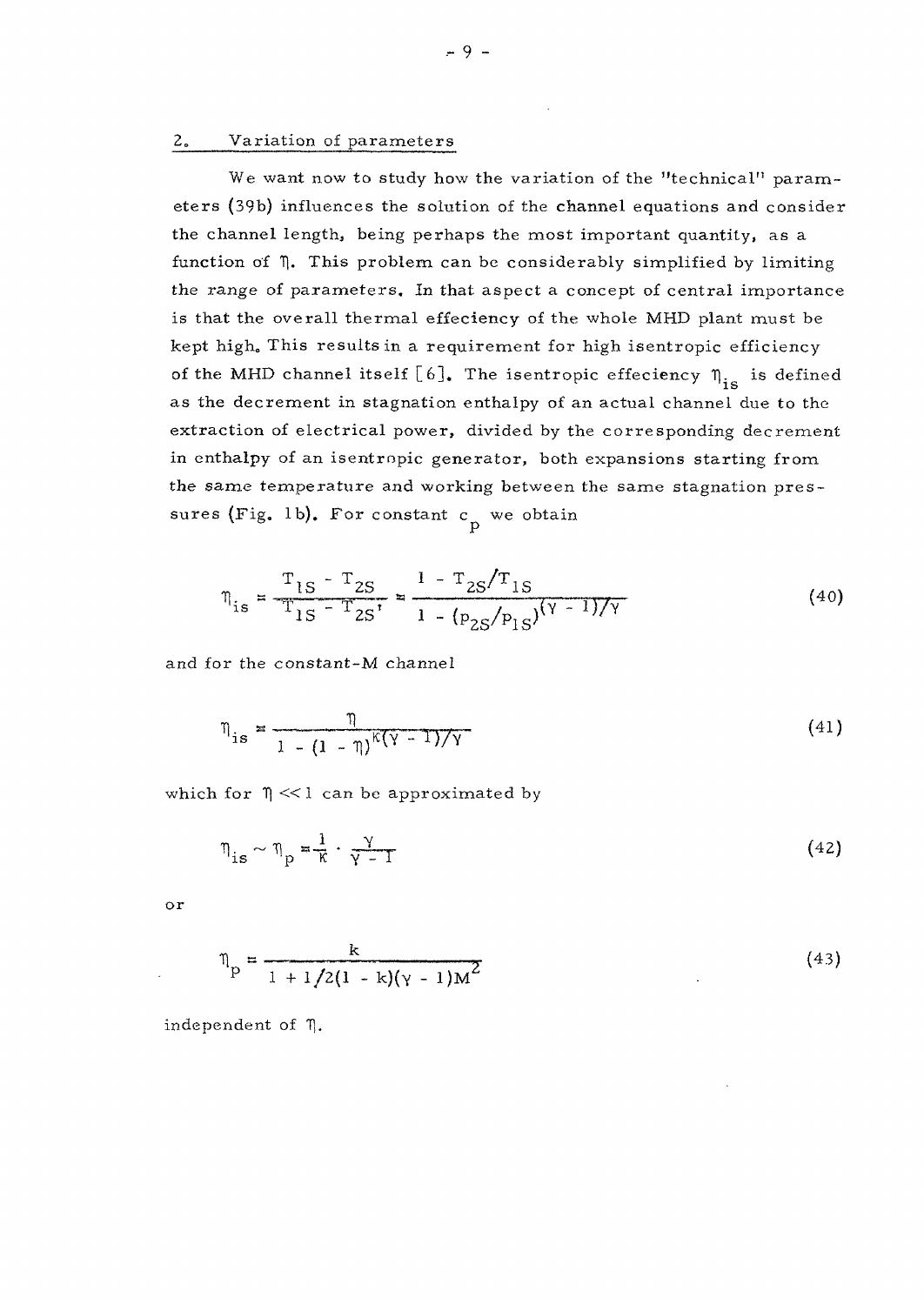On the other hand for  $\eta$ ~l, implying large temperature and pressure ratios,  $\eta_{is}$  approaches  $\eta$  independently of k and M. For all values of  $\eta$  we find  $\eta_i \geq \eta_p$ . As  $\eta_p$  can be identified as the polytrope or small stage efficiency this expresses the fact that the polytrope efficiency is below the overall, isentropic efficiency. The relationships between load factor k, Mach number, small stage and overall efficiency,  $\eta_{\text{p}}$  and  $\eta_{\text{is}}$ , and expansion number  $\kappa$  as expressed in (41) - (43) are shown in Fig. 2 where  $\gamma = 5/3$  has been used. The Mach number has been limited to  $0 < M < 2.5$  by practical aerodynamic design considerations. Previously, the requirement for high  $\eta_{i\infty}$  was emphasised and our range of primary interest is  $n_{\text{iso}} > 0$ .6. Further-**IS** more,  $\eta$ , the measure of extracted electrical power is limited by several reasons. If the MHD channel is intended to be a topper device,  $T_{2S}$  should be high enough for a modern conventional steam cycle. Additionally (13c) and (13e) show that the channel area and the pressure ratio grow excessively with increasing  $\eta$ . Consequently, a fair estimation is  $0 < \eta < 0.4$ . This leaves the hatched areas in Fig. 2 as the regions of main interest, and shows that applicable values of k and *K* are confined to

$$
\kappa < 6
$$
\n
$$
k > 0.5
$$

Using  $T_o = 1500 \text{ °K}$ ,  $\gamma = 5/3$  and k  $\approx 0.8$  we find starting from (31)

$$
4GF \sim \frac{0.7M^2}{P_{\rm oB}^2} \left(1 + M^2/3\right)^4 \gg 1
$$
 (44)

the inequality being valid for all cases of practical value, as will be shown below. This implies that (25) can approximately be replaced by

$$
\frac{T_e}{T} \sim \frac{(GF)^{1/2}}{(1 - \eta)^{K - 1/2}}
$$
 (45)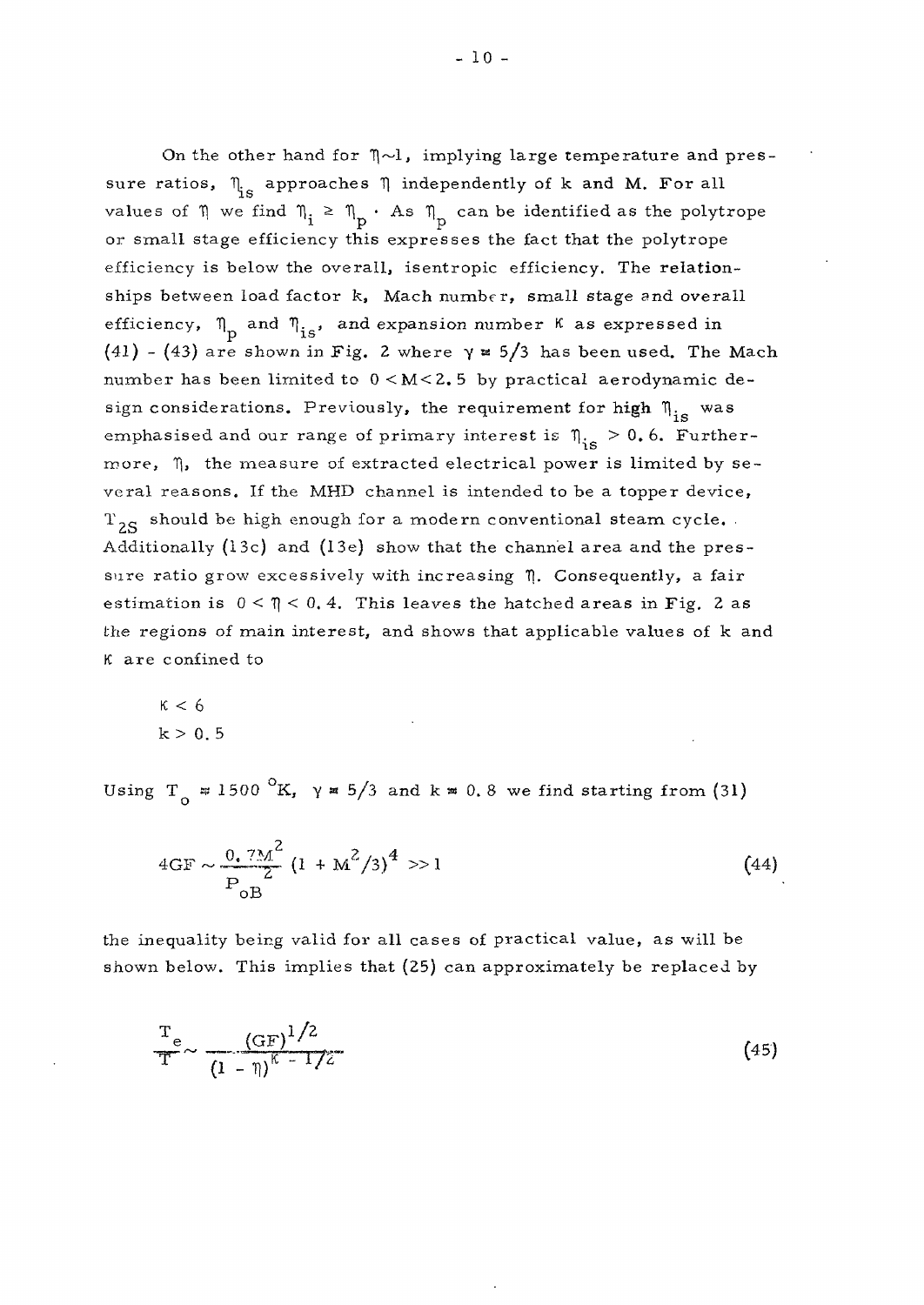inserting in (24) and integrating one finds that

$$
\frac{1}{b} \sim (GF)^{-1/4} \left\{ 1 + \frac{h_1(GF)^{-2}}{7K - 9} \left[ 1 - (1 - \eta)^{7K - 9} \right] \right\}
$$
 (46)

The first term in eq. (46) describes the initial ionization and the bracket shows the change along the channel.

Now the last power term goes quickly to zero for all types of expansions. This means that in order to avoid a decrease in ionization along the channel in excess of an arbitrary chosen factor 2 it is required that

$$
\frac{h_1(GF)^{-2}}{7K - 9} < 1\tag{47}
$$

We can rewrite this as

$$
\frac{C_{H}}{(GC_{F})^{2}} \cdot \frac{(Sa_{o}^{2})^{1/3}}{7\kappa - 9} \cdot \frac{1}{k(l-k)} \left[ \frac{P_{oB}^{1.5}}{(l-k)T_{o}^{7/8}M^{1.5}(l + M^{2}/3)^{15/8}} \right]^{4} < 1
$$
\n(48)

The left side expression is completely dominated by the term in the square bracket due to its high exponent. This justifies the arbitrary choice of the above mentioned factor 2. Furthermore, in order to evaluate the expression outside the bracket we can use any reasonable numerical values, e.g. for S and  $a_{\alpha}$  the reference values, and  $K \approx 5$ , k  $\approx 0.7$ . A further simplification is obtained if T<sub>o</sub> is eliminated by inserting its reference value 1500  $^{\circ}$ K. As  $p_{\alpha R}^-$  is proportional to  $7/12$  all other parameters dept fixed, a varia  $T$   $\sigma$   $\sim$   $T$   $\sim$   $T$   $\sim$   $T$   $\sim$   $T$   $\sim$   $T$   $\sim$   $T$   $\sim$   $T$   $\sim$   $T$   $\sim$   $T$   $\sim$   $T$   $\sim$   $T$   $\sim$   $T$   $\sim$   $T$   $\sim$   $T$   $\sim$   $T$   $\sim$   $T$   $\sim$   $T$   $\sim$   $T$   $\sim$   $T$   $\sim$   $T$   $\sim$   $T$   $\sim$   $T$   $\sim$   $T$   $\sim$  between 1300 K and 1800 °K changes p only by about - 10 per cent. By these considerations (48) is changed into the considerations (48) is changed into the considerations of  $\sim$ 

$$
\frac{P_{oB}}{M(1 + M^2/3)^{5/4}(1 - k)^{2/3}} < 1.5
$$
 (49)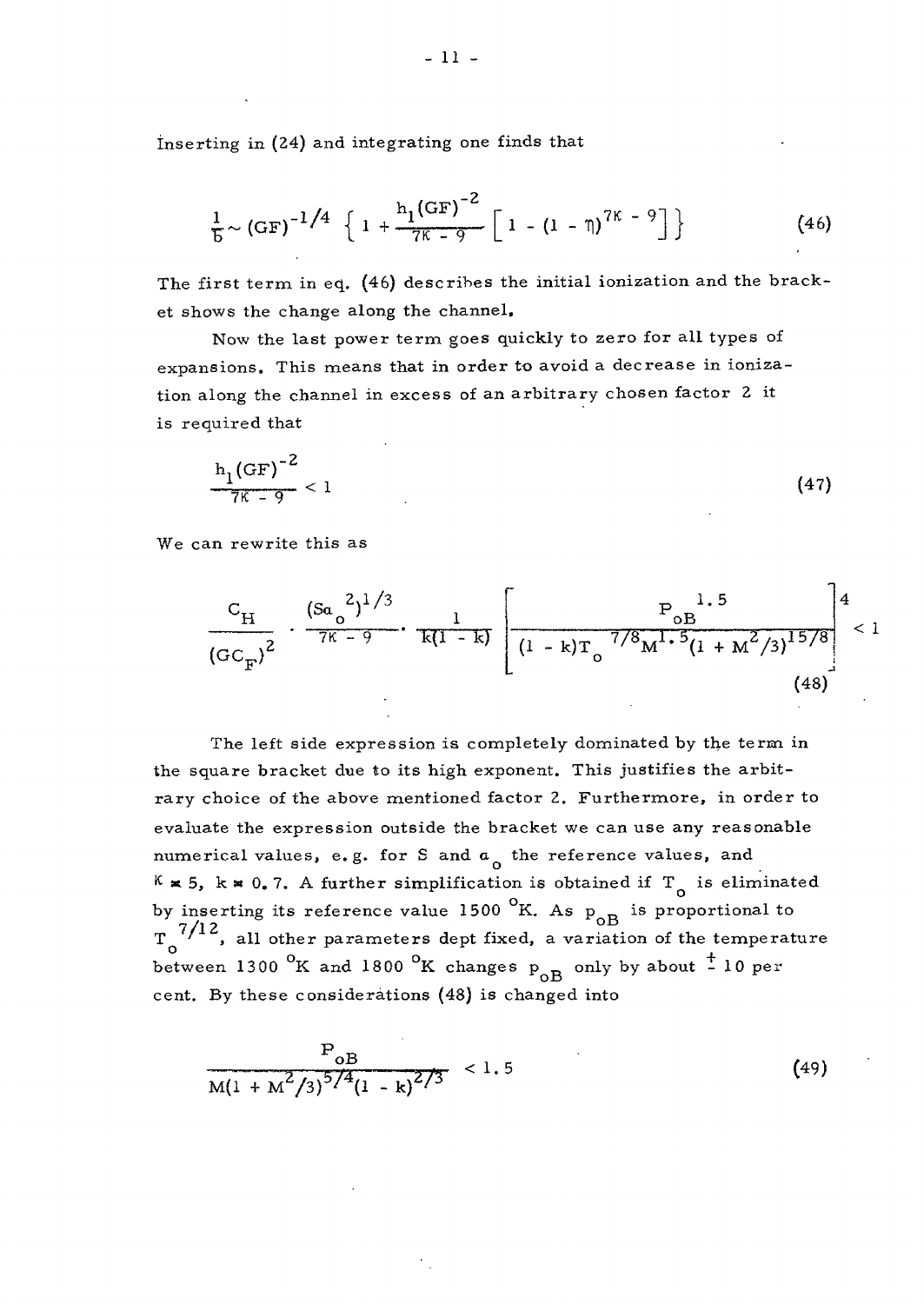For values of parameters outside the range defined by this inequality b vanishes very quickly. The relation (49) is shown in Fig. 3. The curves  $k \neq const.$  or  $\eta_{is} \neq const.$  divide the  $p_{oB} - M$  plane into two domains of which the lower one contains the range for acceptable performance of the channel. As  $(49)$  imposes a more severe constraint than  $(44)$  the latter approximation has been justified. This completes the proof that within certain constraints, given in the expression  $(48)$ , the proof that within certain constraints, given in the expression (48), the normalized initial ionization b is nearly constant and given approximately by the first term of eq. (46).

with this assumption we can integrate (23) and obtain

$$
x \sim \frac{x_1}{k(1-k)} (GF)^{1/4} \frac{4}{2k+1} \left[1 - (1 - \eta)^{(2k+1)/4}\right]
$$
 (50)

For small  $\eta$  the bracket can be expanded in a binomial series. Taking two terms and transforming  $x_1$  and F into technical parameters we obtain

$$
x \sim C_{\rm F}^{-1/4} C_{\rm x} G^{1/4} p_{\rm oB}^{-3/2} T_{\rm o}^{-3/4} (\frac{S}{\alpha_{\rm o}})^{-1/3}.
$$
  

$$
\frac{1}{k(1-k)^{1/2}} \left[ M(1 + M^{2}/3) \right]^{-1/2} \cdot \eta \cdot f(\eta, \kappa) \tag{51}
$$

where

$$
f(\eta, \kappa) = 1 - \frac{2\kappa - 3}{8} \eta + \ldots \qquad (52)
$$

With the accuracy required in a parametrical survey one can accept

$$
f(\eta, \kappa) \sim 1 \tag{53}
$$

and consequently eq. (51) shows that the dependence of the channel length on the technical parameters can be reduced to a very convenient form, i. e. the product of simple functions each containing one parameter. For (51) to be valid the parameters must of course be restricted to ranges given by (48) or (49).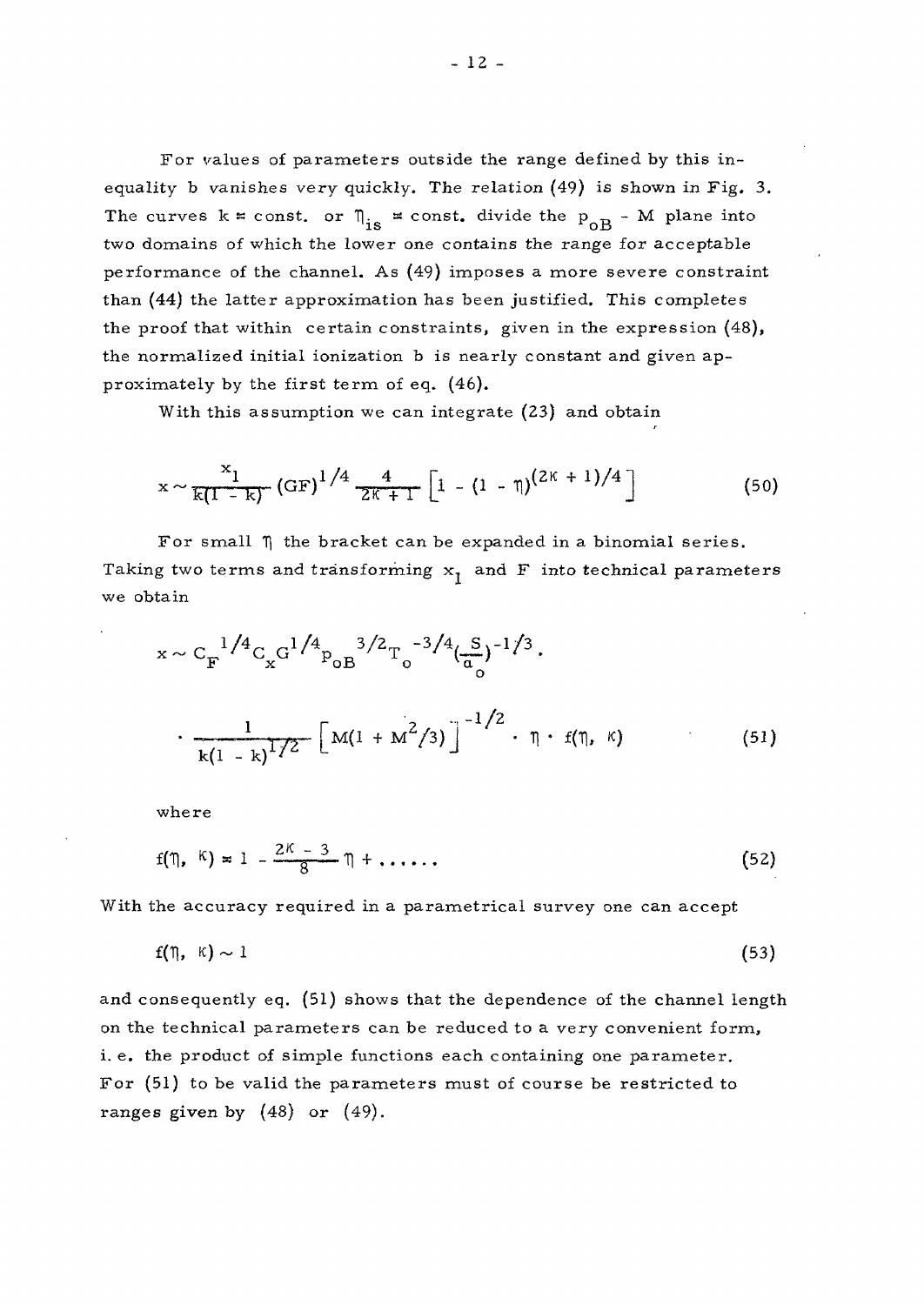Given the exact solution for one channel, the length of others can be estimated using (51).

We finally consider the power density at the channel entrance. For our set of  $a_0$ , S, T<sub>o</sub> we get from eq. (19) in ref. [1]

$$
P_1 = 24 \frac{M^2 k (1 - k)}{(1 + M^2 / 3)^{1/2}} \cdot \frac{B^2}{P_0} \quad MW/m^3
$$
 (54)

and from (49)

$$
P_1 \ge 16 \frac{Mk(1-k)^{1/3}B}{(1 + M^2/3)^{7/4}}
$$
  $MW/m^3$  (55)

The equality sign is valid at the highest pressure admissible for a certain Mach number.

#### 3. Conclusions and summary

The influence of electrical and gas dynamical parameters on the length of a linear constant-Mach-number MHD duct has been investigated. The gas has been assumed to be ionized by neutron irradiation in the expansion nozzle preceding the MHD duct. Inside the duct the electron recombination is assumed to be governed by volume recombination depending on electron temperature by the law expressed by eq. (1). The electron temperature has been calculated under the assumption that the dominating process, by which electrons can lose energy, is elastic momentum transfer with neutrals (eq.  $(7)$ ). It is found that there exists a distinct domain (Fig. 3 or eq.  $(49)$ ) from which the parameters must be chosen, pressure and Mach number being the most critical ones. For a certain ratio of pressure and magnetic field the lowest admissible Mach number is given. The resulting power density given in eq. (54) can be increased by using higher Mach number and higher magnetic fields. If power densities in the order of magnitude 100 MW/m<sup>3</sup> are desired, high magnetic fields and Mach numbers in the supersonic range are needed. The influence of the variation of critical parameters on the channel length is given as a product of simple functions (eq.  $(51)$ ), each containing one parameter.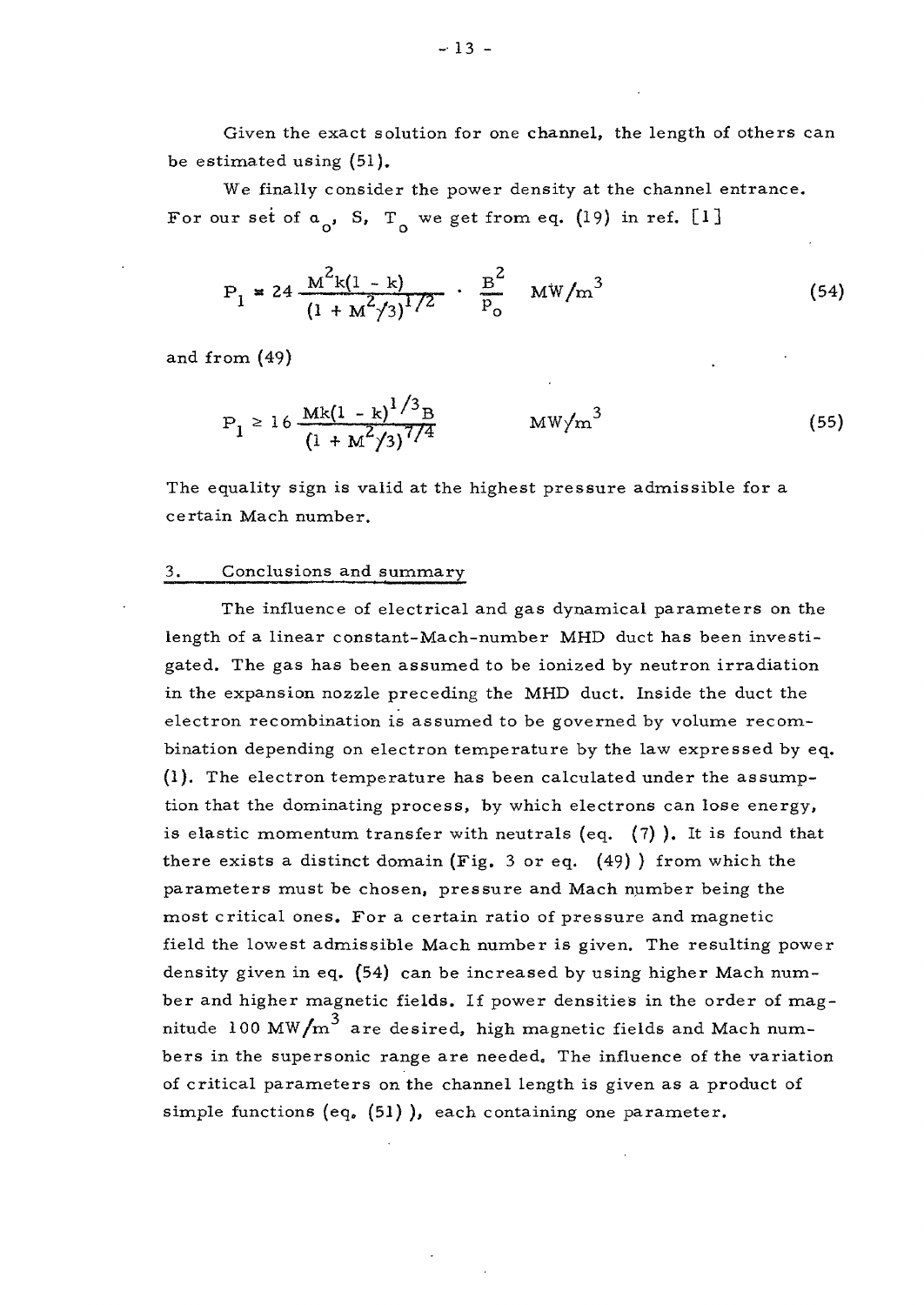For the purpose of comparison with the approximate solutions discussed above, the system  $(23)$  -  $(25)$  has been solved with a digital computer and the results have been compared to those obtained by the simple expressions  $(51)$  and  $(52)$ , For all parameters inside the domain where the inequality (48) is valid the channel length is predicted with an accuracy of a few pex cent.

The computer solution for some illustrative cases is shown in Fig. 4.  $M = 1.5$  has been assumed and the channel length is given as a function of the normalized extracted electrical power T). Three sets of curves representing different pressures are shown and each set contains the curves for three different isentropic efficiencies.

In order to illustrate the use of the prescriptions as obtained from Fig. 3, the channel length as a function of  $p_{oB}$  for some value of  $\eta$  (e.g. 0.2, see the dotted line in Fig. 4) has been investigated. The points A", A<sup>\*</sup>, A and B", B<sup>\*</sup>, B for  $\eta_{is} \approx 0.7$  and 0.8, re- $\frac{15}{1}$  s  $\frac{3}{2}$ dicted by eq. (51) with the exception of B where the channel length has increased very much. An inspection of the corresponding points in Fig. 3 shows that A lies above the point P  $(p_{nR} = 1, M = 1.5)$  and B lies below. This means that P in the case A belongs to the accepted region while in the case B the point P must be rejected. region while in the case B the point P must be rejected.

#### 4. Acknowledgements

The author is indebted to Dr. S. Lundquist and Dr. E. Witalis for their most valuable comments regarding this work and to Mr. 5. Svensson for programming the numerical computations.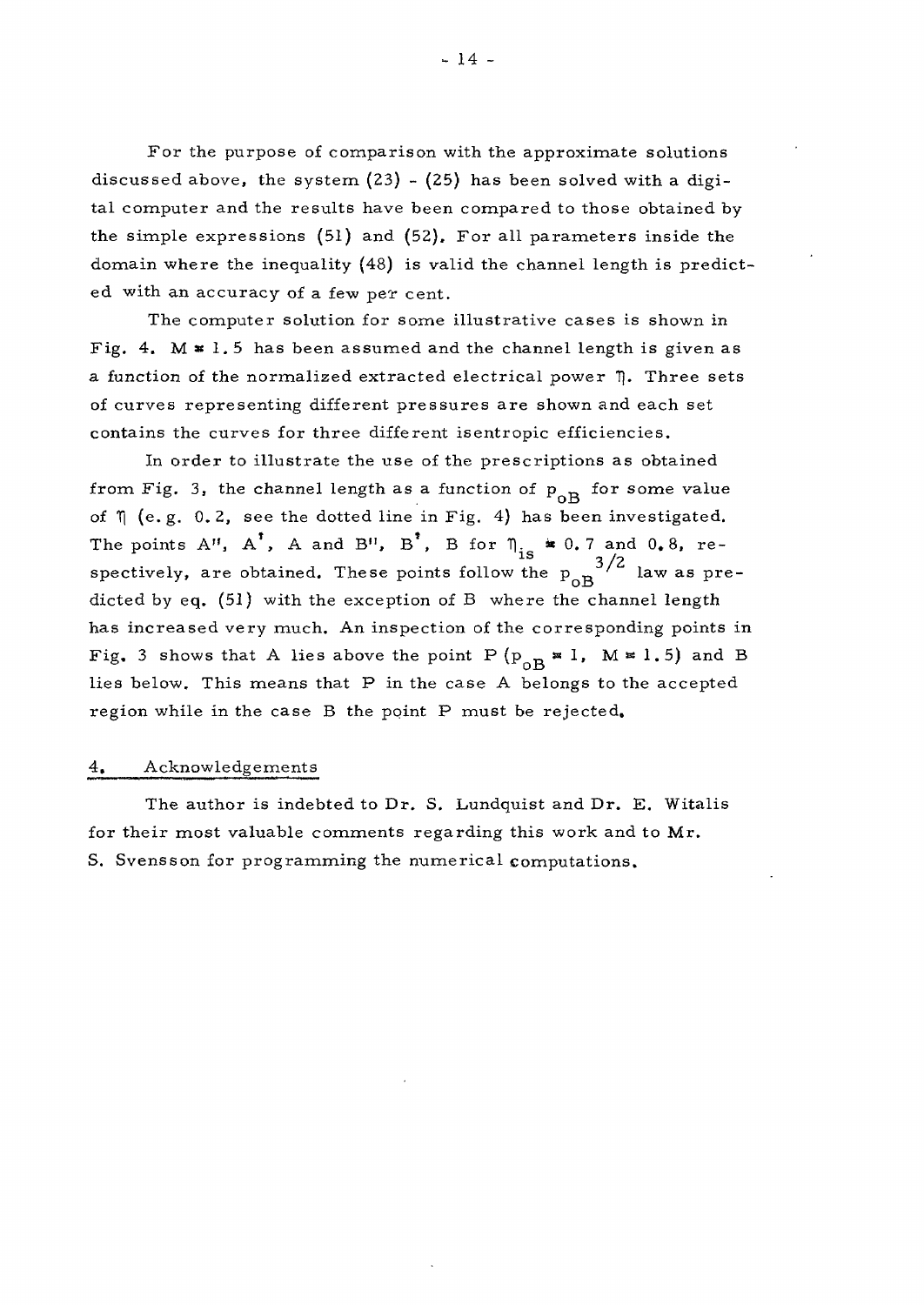References

- 1. BRAUN, J, NYGAARD, K, WITALIS, E, On plasma through neutron irradiation. Int. Symp. on MHD Power Generation, Paris 1964, Paper 10.
- 2. HURWITZ, Jr H, SUTTON, G W, TAMOR, S, Electron heating in magnetohydrodynamic power generators. ARS Journal, 32, (1962) 1237-1243.
- 3. SWIFT-HOOK, D T and WRIGHT, J K, The constant-Mach-number MHD generator. Journal of Fluid Mechanics,  $15(1963)$  97-110.
- 4. DAHLBERG, E, On the one-dimensional flow of a conducting gas in crossed fields. Quarterly of Applied Mathematics, 19, (1961)177-93.
- 5. PHELPS, A V, PACK, J L and FROST, L S, Drift velocity of electrons in helium. Phys. Rev., 117, (1960) 470.
- 6. BRAUN, J, editor Special AE-report, S-304, 1963. (In Swedish).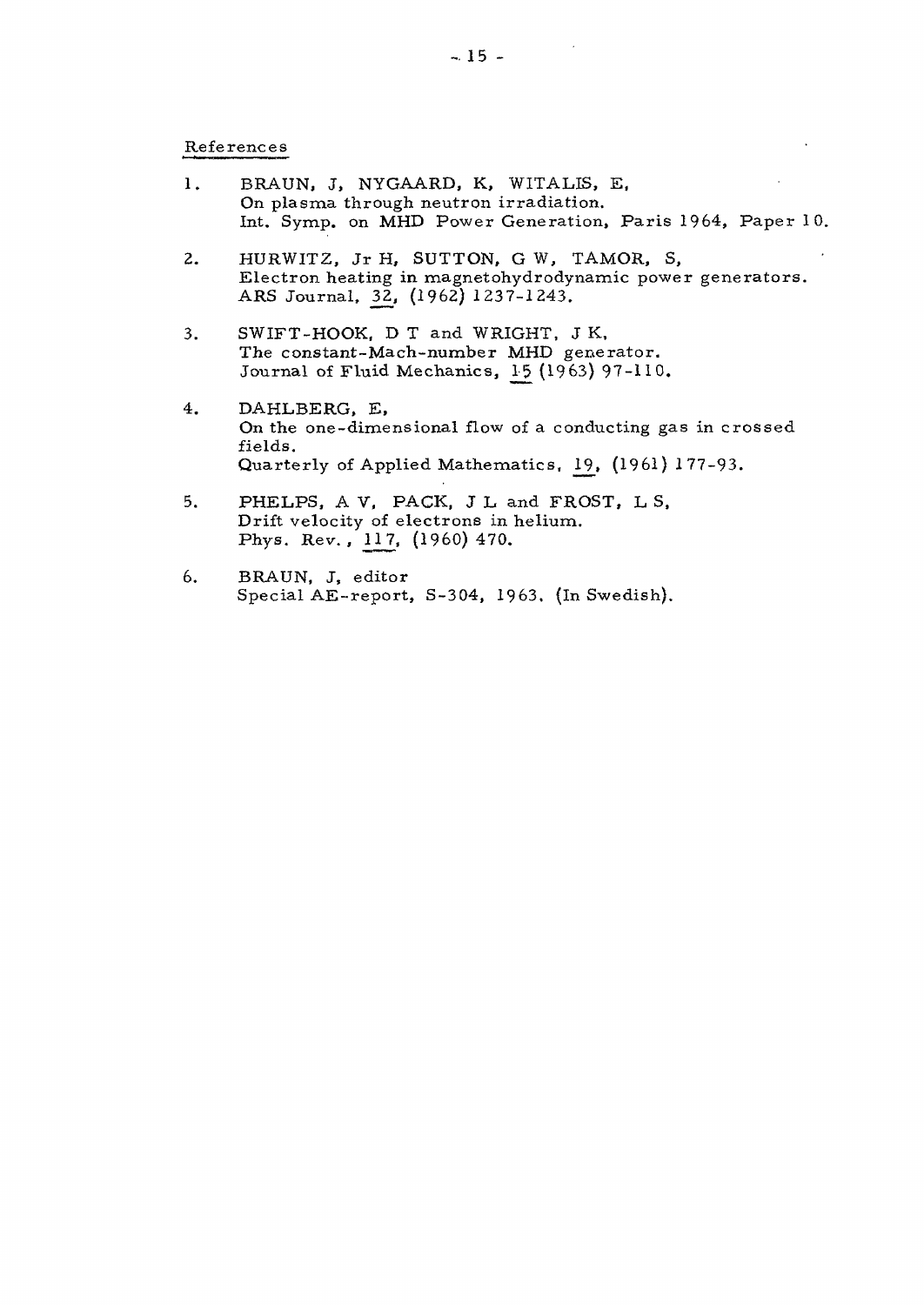### Nomenc latu re

MKSA-units are used with the exception of the pressure which is given in atm.

# General subscripts

| $\mathbf{e}$ | electron   | $\mathbf{D}$ | polytrope                                      |
|--------------|------------|--------------|------------------------------------------------|
| el           | elastic    | S.           | stagnation value                               |
| $\mathbf{i}$ | ion        | 0            | exit of reactor $\equiv$ inlet of nozzle       |
| is           | isentropic |              | exit of nozzle $\equiv$ inlet of MHD channel   |
| $\mathbf n$  | neutral    |              | exit of MHD channel $\equiv$ inlet of diffuser |

# Superscript

\* indicates correction for-elevated electron temperature

 $\ddot{\phantom{a}}$ 

# Symbols

| $\alpha$                                                                                                                                    | recombination factor                                                                       |
|---------------------------------------------------------------------------------------------------------------------------------------------|--------------------------------------------------------------------------------------------|
| β                                                                                                                                           | degree of ionization                                                                       |
| Υ                                                                                                                                           | ratio between specific heat at constant pressure and speci-<br>fic heat at constant volume |
| $\delta$                                                                                                                                    | correction factor accounting for inelastic collisions                                      |
| ŋ                                                                                                                                           | normalized electrical output or efficiency when appearing<br>with subscript                |
| к                                                                                                                                           | expansion parameter                                                                        |
| p                                                                                                                                           | gas density                                                                                |
| $\sigma$                                                                                                                                    | electrical conductivity                                                                    |
| $\tau$                                                                                                                                      | collision time                                                                             |
| A                                                                                                                                           | area                                                                                       |
| в                                                                                                                                           | magnetic field                                                                             |
| b                                                                                                                                           | normalized degree of ionization                                                            |
| $\mathbf{c}_{\mathbf{p}}$                                                                                                                   | specific heat at constant pressure                                                         |
| $\mathbf{C}_{\mathbf{x}^{\prime}}^{\mathbf{C}_{\mathbf{C}}^{\prime}}$ $\mathbf{C}_{\mathbf{F}^{\prime}}^{\mathbf{C}_{\mathbf{C}}^{\prime}}$ | constants related to parameters given in subscript                                         |
|                                                                                                                                             | electric field in a system moving with gas velocity v                                      |
| e                                                                                                                                           | electron charge                                                                            |
|                                                                                                                                             | $F_h$ , $F_v$ , $F_F$ functions of Mach number                                             |

 $\Delta$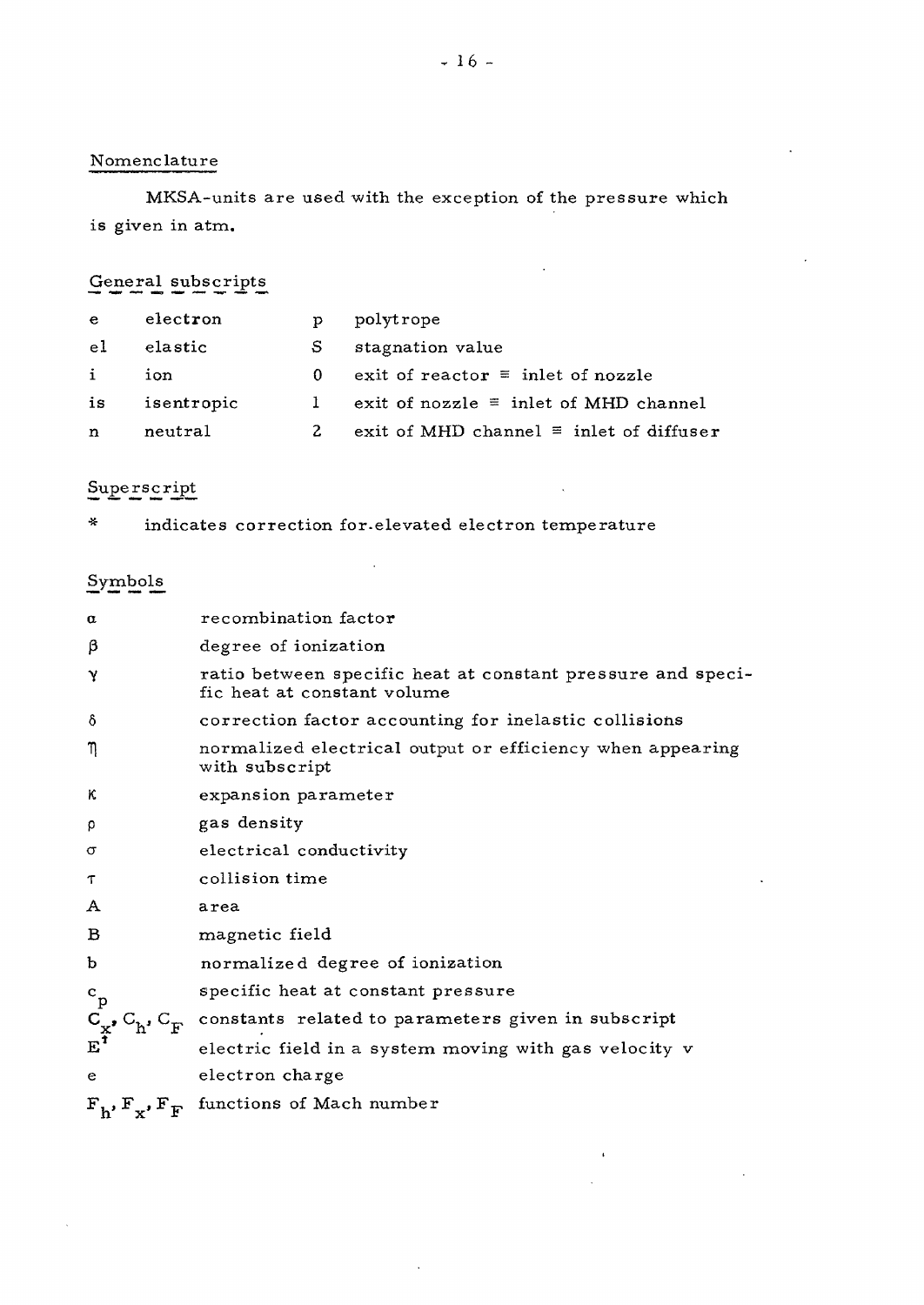| G                         | constant introduced in connection with elevated electron<br>temperature |
|---------------------------|-------------------------------------------------------------------------|
| $\mathbf H$               | constant in conductivity formulae                                       |
| h                         | dimensionless parameter                                                 |
| j                         | current density                                                         |
| k                         | load factor of channel                                                  |
| M                         | Mach number                                                             |
| m                         | mass of particle                                                        |
| n                         | particle density                                                        |
| Ρ                         | electrical power density                                                |
| p                         | pressure                                                                |
| $P_{B}$                   | reduced pressure                                                        |
| Q                         | total electrical output                                                 |
| q                         | cross section for elastic momentum transfer                             |
| S                         | source strength of electrons                                            |
| т                         | temperature                                                             |
| v                         | macroscopic velocity (drift velocity in the case of electrons)          |
| x                         | length of channel                                                       |
| $x_1$                     | characteristical interaction length                                     |
| $\widetilde{\phantom{m}}$ | approximately                                                           |

 $\ddot{\phantom{a}}$ 

 $\sim$   $\sim$ 

 $\mathbb{Z}^2$ 

 $\sim 10^{-1}$ 

# Constants

| Y                                      | 5/3                                                                                     |  |  |  |  |
|----------------------------------------|-----------------------------------------------------------------------------------------|--|--|--|--|
| $\delta$                               |                                                                                         |  |  |  |  |
| $c$ <sub>p</sub>                       | 5194 Ws/kg, $V_K$                                                                       |  |  |  |  |
| e                                      | electron charge $1.6 \cdot 10^{-19}$                                                    |  |  |  |  |
| н                                      | 9.0 $\cdot$ 10 <sup>7</sup> mho $\frac{0 \text{K}^{1}}{2}$ m <sup>-1</sup>              |  |  |  |  |
| $k_{a}$                                | Boltzmann's constant 1.37 $\cdot$ 10 <sup>-28</sup> atm m <sup>3</sup> / <sup>o</sup> K |  |  |  |  |
| $k_B$                                  | Boltzmann's constant $1.38 \cdot 10^{-23}$ Ws/ <sup>O</sup> K                           |  |  |  |  |
| $\mathbf{m}_{\mathbf{n}}$              | 6.64 · $10^{-27}$ kg for He <sup>4</sup>                                                |  |  |  |  |
| Reference values used in test examples |                                                                                         |  |  |  |  |
| $a_{\rm o}$                            | $5.6 \cdot 10^{-35}$ m <sup>6</sup> s <sup>-1</sup>                                     |  |  |  |  |
| $S_{\parallel}$                        | $5.0 \cdot 10^{22} \text{ m}^{-3} \text{s}^{-1}$                                        |  |  |  |  |
| $T^{\dagger}_{\rm o}$                  | $1500 \text{ }^{\circ}$ K                                                               |  |  |  |  |
|                                        |                                                                                         |  |  |  |  |

 $\bar{z}$ 

 $\mathcal{L}^{\mathcal{L}}$ 

 $\sim$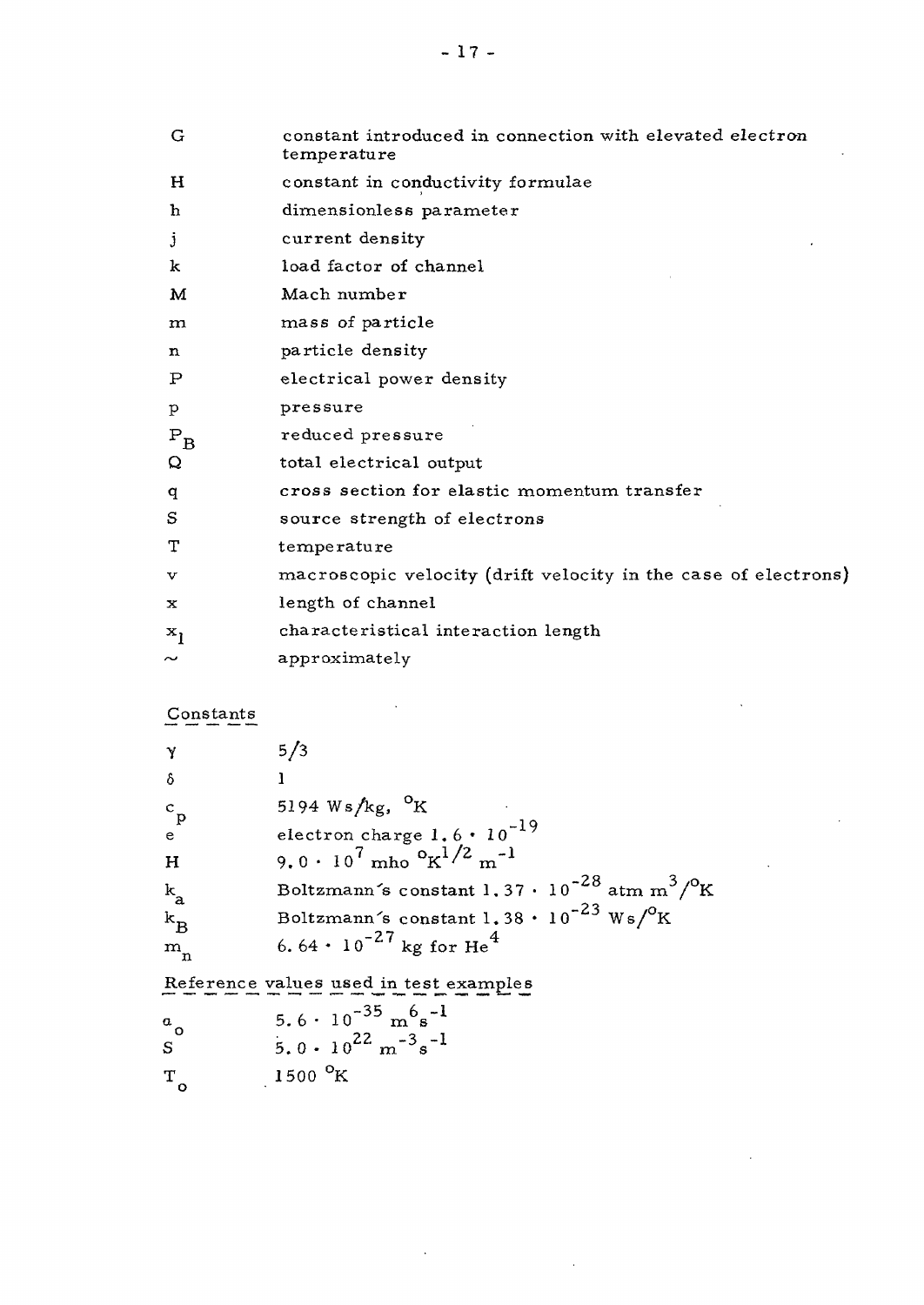- Fig. la. Sketch of MHD-generator with nozzle and diffuser.
- Fig. lb. Definition of isentropic efficiency.
- Fig. 2. Connection between isentropic generator efficiency  $\eta_{is}$ , p ---<br>-+ polytrope efficiency the complete extracted power. k (local effeciency), normalized extracted power  $\eta$ .
- Fig. 3. Useful range of  $p_{OB}$ , M for  $\eta = 0.2$ ,  $T_{0} = 1500 \text{ °K}$ .
- Fig. 4. Channel length as function of  $\eta$  with p and  $\eta_{is}$  as parameters.  $M = 1.5$ .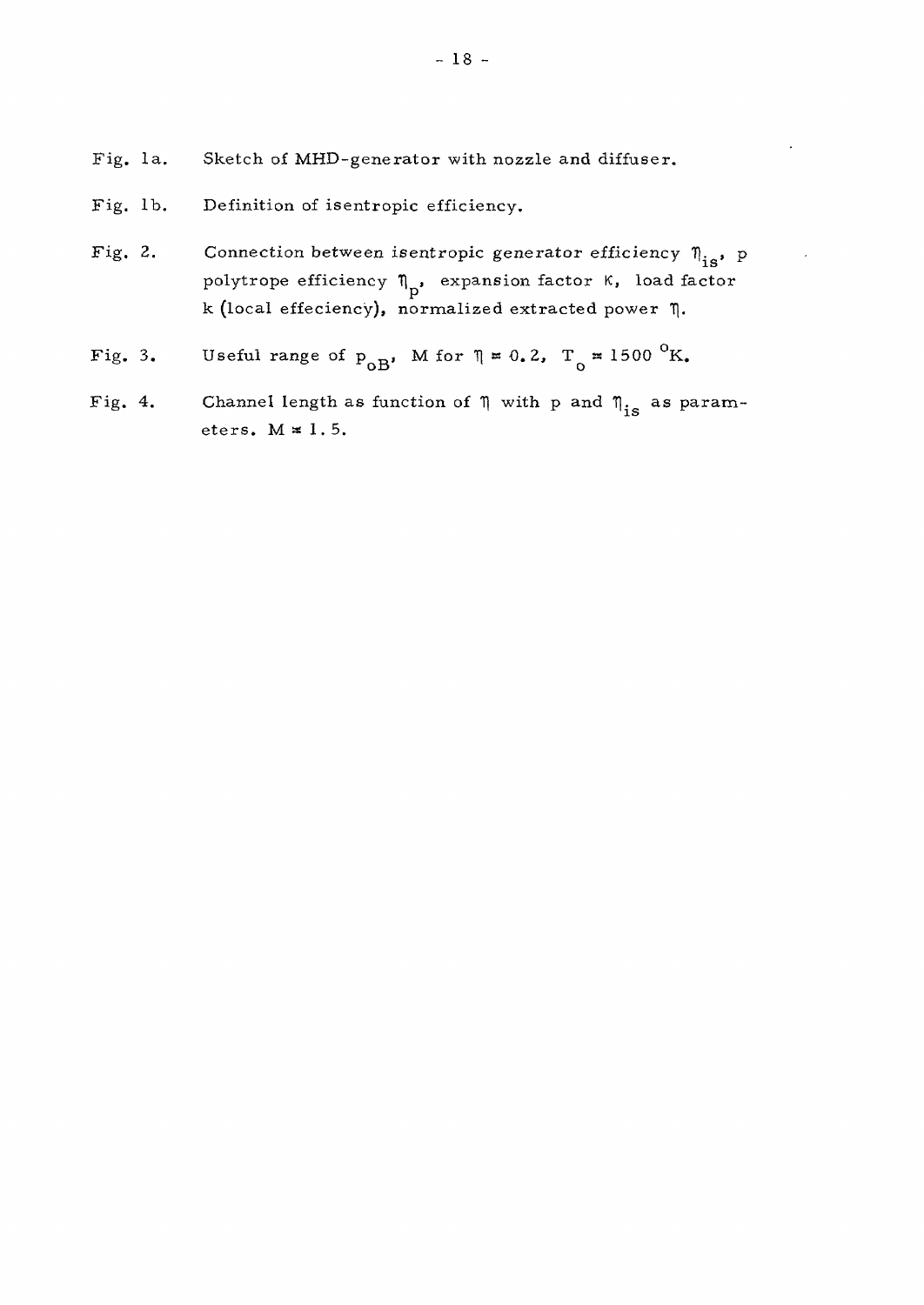

Fig. la. Sketch of MHD-generator with nozzle and diffuser.



Fig. Ib. Definition of isentropic efficiency.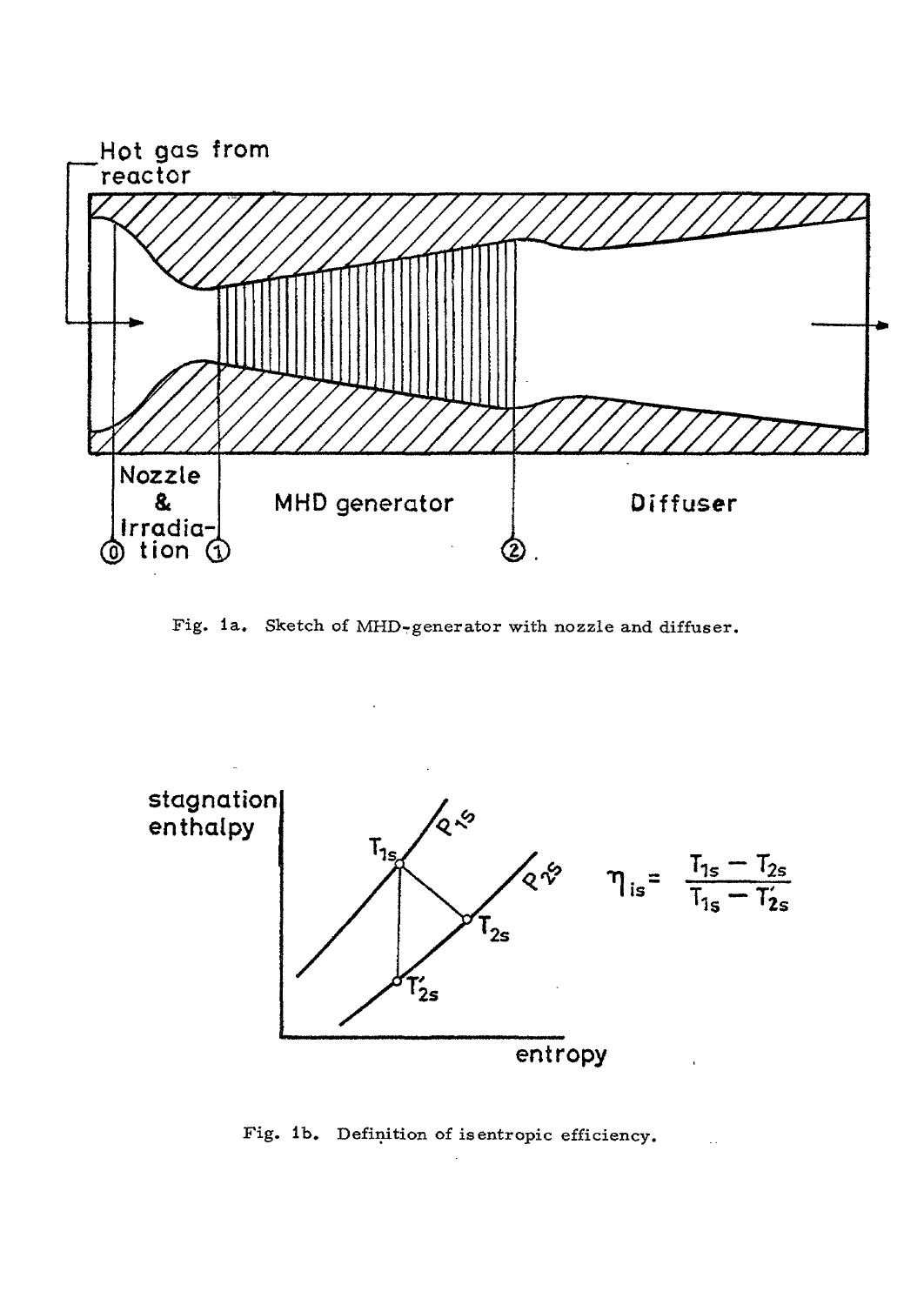

Fig. 2. Connection between isentropic generator efficiency  $\eta_{1a}$ , polytrope efficiency  $\eta_{1a}$ , expansion factor K, load factor k (local efficiency), normalized extracted power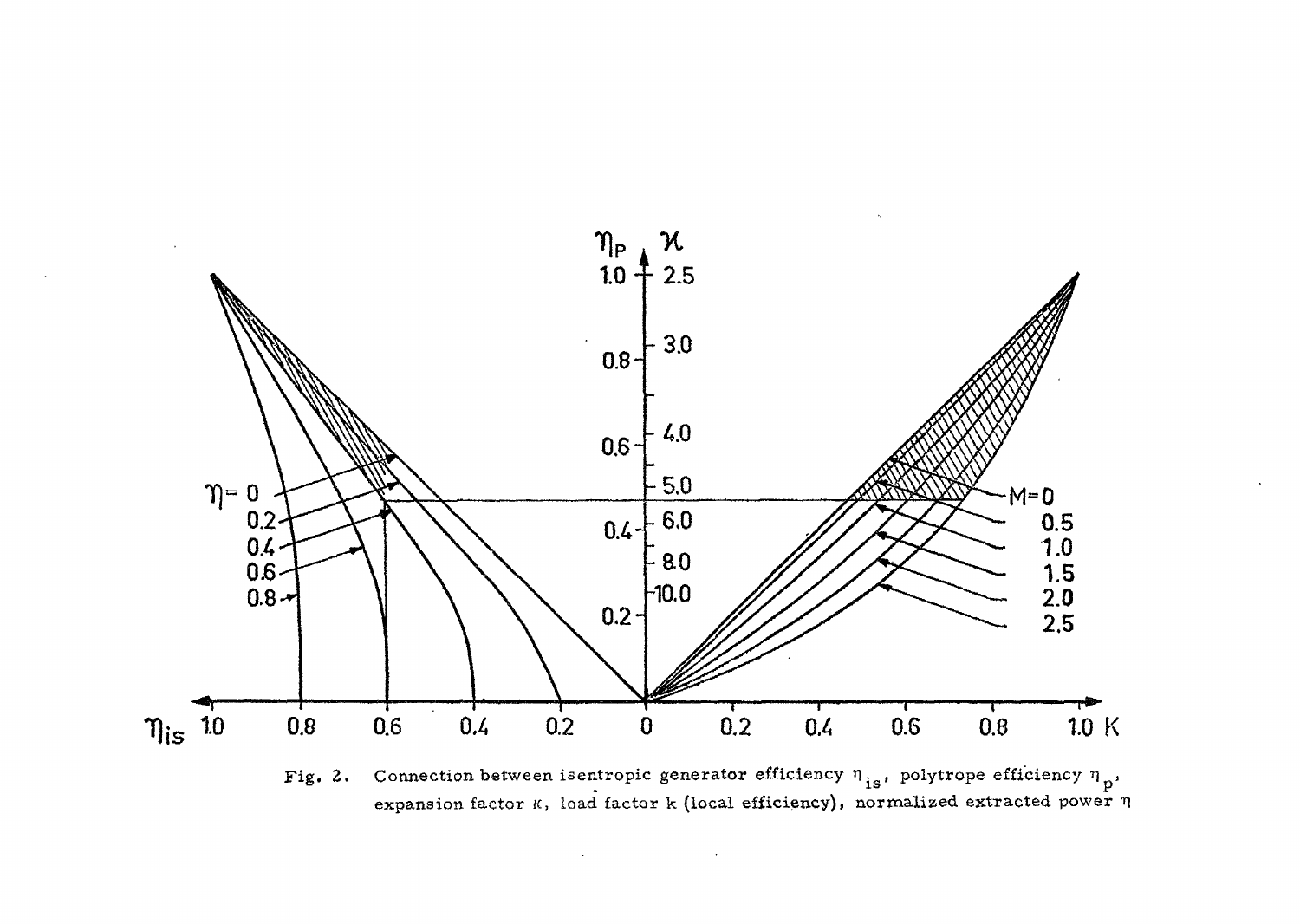

Fig. 3. Useful range of  $p_{OB}$ , M for  $\eta = 0.2$ ,  $T_{O} = 1500 \text{ °K}$ .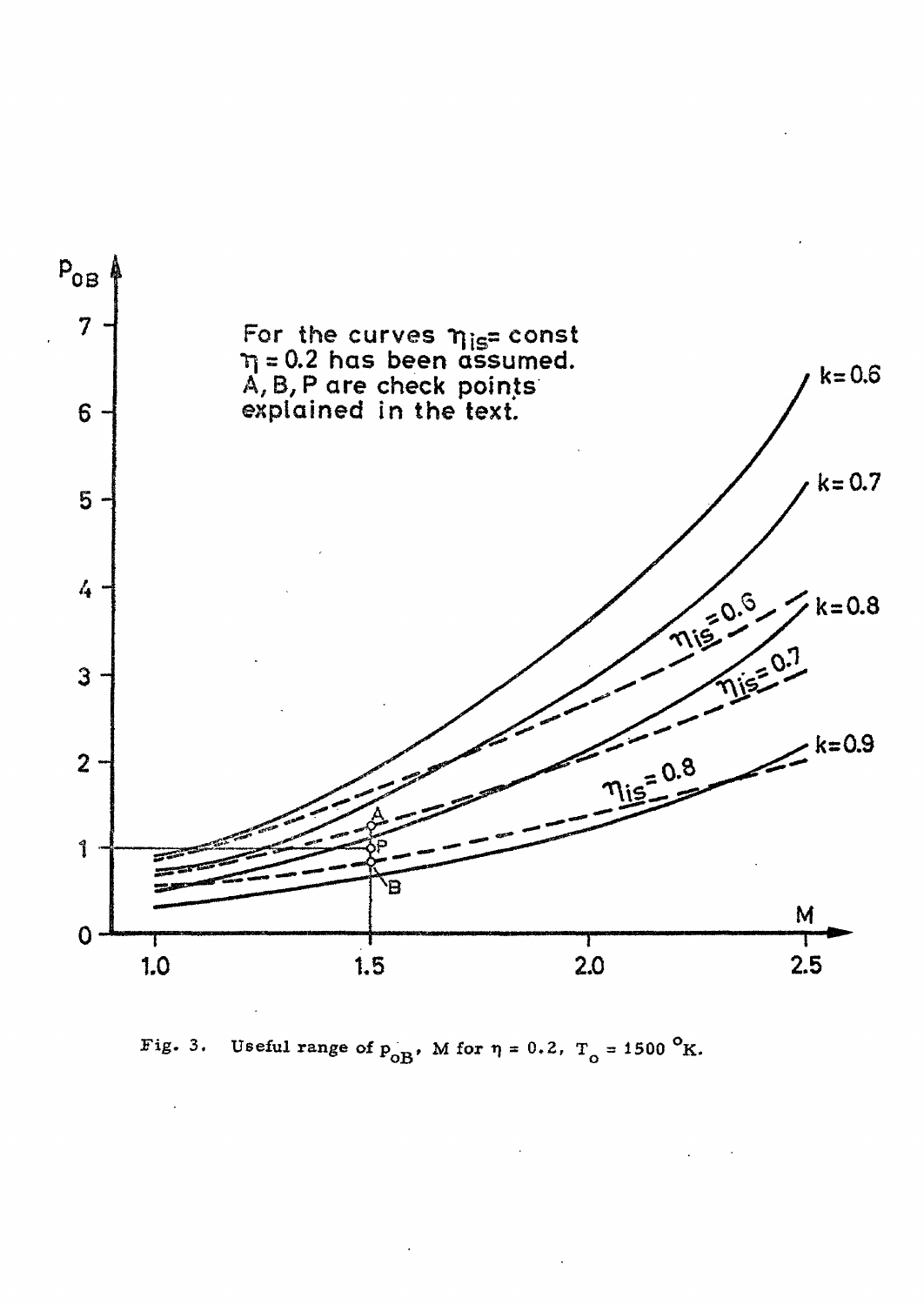

Fig. 4. Channel length as function of  $\eta$  with p and  $\eta_{is}$  as parameters. **xs**  $M = 1.5.$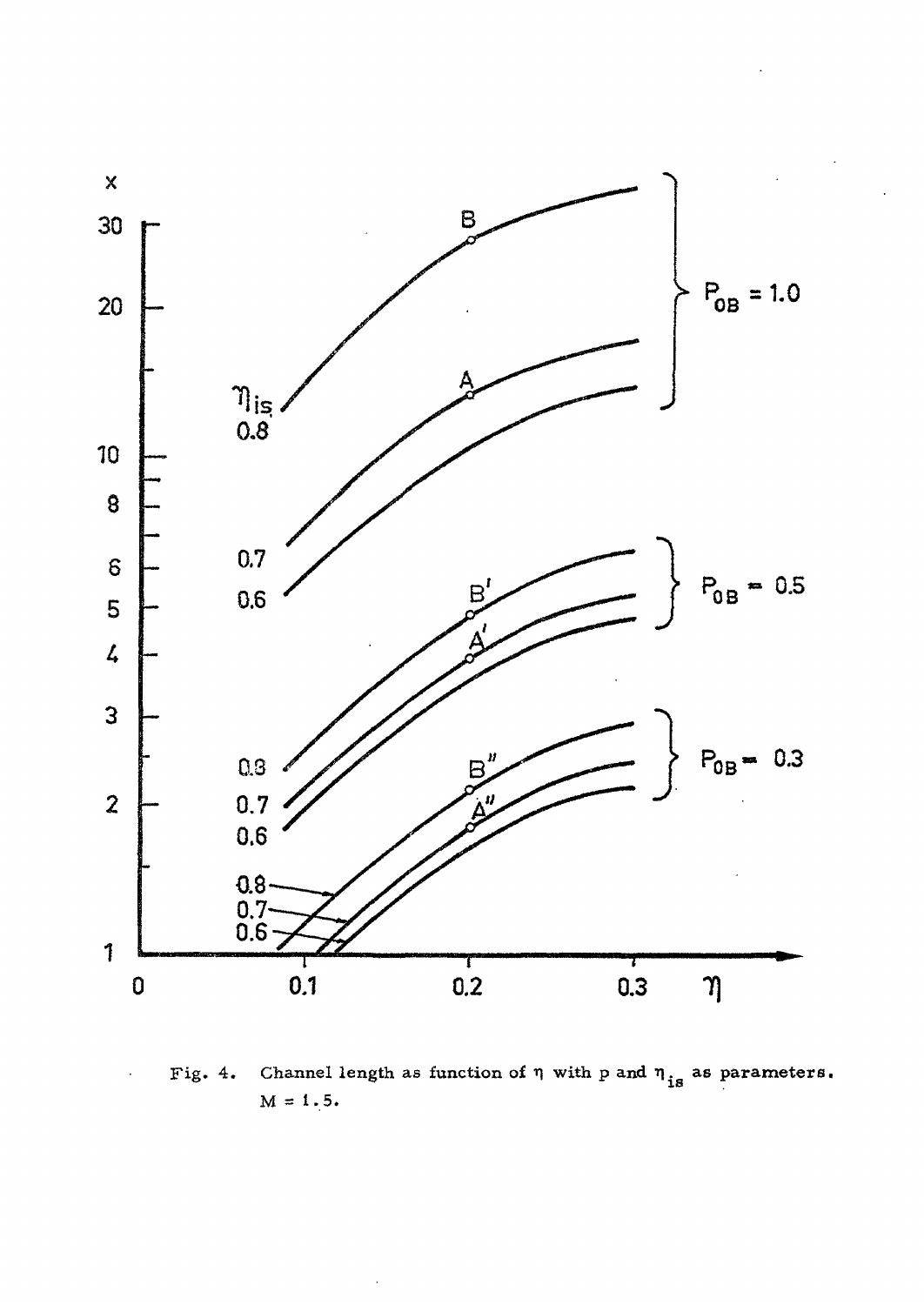$\label{eq:2.1} \frac{1}{\sqrt{2}}\int_{\mathbb{R}^3}\frac{1}{\sqrt{2}}\left(\frac{1}{\sqrt{2}}\right)^2\frac{1}{\sqrt{2}}\left(\frac{1}{\sqrt{2}}\right)^2\frac{1}{\sqrt{2}}\left(\frac{1}{\sqrt{2}}\right)^2\frac{1}{\sqrt{2}}\left(\frac{1}{\sqrt{2}}\right)^2.$ 

 $\label{eq:2.1} \frac{1}{\sqrt{2}}\int_{\mathbb{R}^3}\frac{1}{\sqrt{2}}\left(\frac{1}{\sqrt{2}}\right)^2\frac{1}{\sqrt{2}}\left(\frac{1}{\sqrt{2}}\right)^2\frac{1}{\sqrt{2}}\left(\frac{1}{\sqrt{2}}\right)^2.$ 

 $\mathcal{L}^{\text{max}}_{\text{max}}$  .